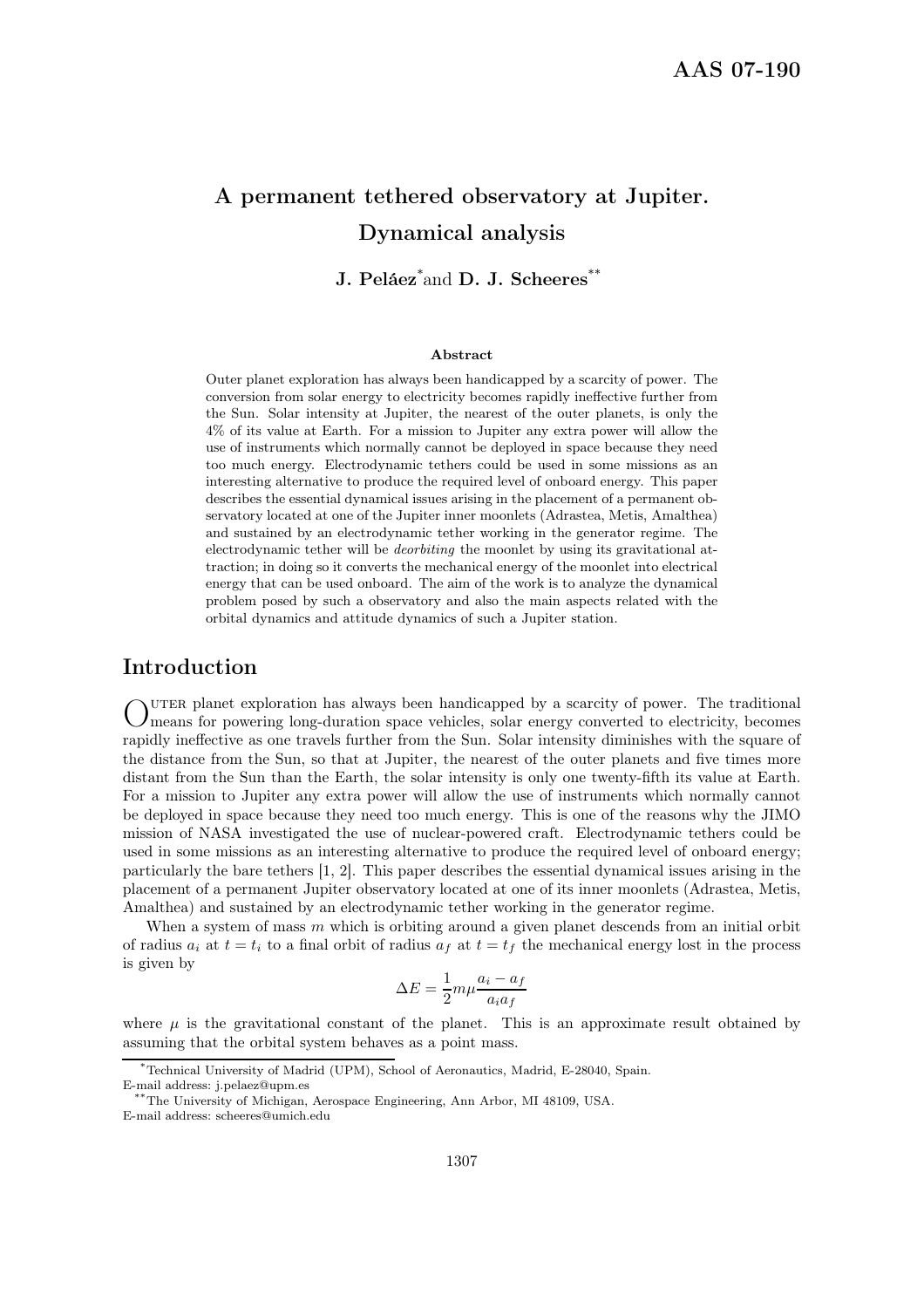The electrodynamic tethers can be used to deorbit satellites in different scenarios (see [3, 4, 5, 6]). If the descent has been carried out using an electrodynamic tether working in the generator regime this energy is dissipated through different mechanisms (see [7]). Roughly speaking, a part (E1) is spent bringing the electrons from the infinite to the tether. More energy  $(E2)$  is dissipated in the cathodic contactor of the tether. The ohmic losses in the conductive wire are another contribution (E3). Finally, a part (E4) is dissipated in any interposed load  $Z_T$  placed at the cathodic end of the tether.

This last contribution (E4) is, in fact, the useful energy, i.e., the energy that can be used onboard to perform some task (charging batteries, moving electrical engines or feeding some electronic circuit). Depending on the tether configuration, this contribution could reach 40% of the total energy ( $\Delta E$ ) lost in the deorbiting process; values around 20% would be considered quite reasonable. In this way, the electrodynamic tether becomes a source of electrical power which can be used to supply the whole system.

In fact, we are deorbiting the Jupiter moonlet, that is, its orbital radius will decrease; however, considering the huge mass of the inner moonlets it is possible to obtain large amounts of energy  $(\Delta E)$ affecting the orbit of the moonlet in a negligible amount (small compared with 1 mm). Note that some link between the tether and the moonlet is required if we plan to deorbit the moonlet. In this case the gravity force due to the moonlet is playing the role of such a link. Adjusting the tether length, diameter and material it is possible to feed a permanent observatory of the Jupiter neighborhoods. The aim of the work is to analyze the dynamical problem posed by such a observatory and also the main aspects related with the orbital dynamics and attitude dynamics of such a Jupiter station.

Without a doubt, one of the greatest challenges facing such a mission is the extreme Jupiter radiation environment. This is a serious constraint that can be considered as a significant challenge for current or near-term developing technologies. Another problem is the uncertainty associated with the electronic plasma density in the neighborhoods of Jupiter; this is one of the important parameters in any mission using electrodynamic tethers, because the tether current strongly depends on this parameter. In the following we will not focus on these challenges, however.

# Orbital dynamics

The analysis will start by describing the orbital dynamics of the S/C. In a first approximation there are three bodies involved in the problem: Jupiter, the inner moonlet and the S/C. Since all the moonlets have circular orbits around Jupiter (the eccentricity of the Amalthea orbit, for example, is  $e \approx 0.003$ , with very small inclination it is appropriate to consider the problem as a generalization of the classical circular restricted three body problem. To fix ideas we will assume that the moonlet is Amalthea; most of the analysis will be performed in non-dimensional variables and therefore the substitution for any other moonlet does not pose significant problems.

The form of Amalthea is extremely irregular with main dimensions of, approximately,  $270 \times 165 \times$ 150 km. Its gravitational field is also irregular. However, when more than 6 or 7 diameters from the satellite the gravitational field will be very close to the point mass potential. In what follows we will adopt this approximation for the gravitational field of the moonlet; later on, it would be possible to improve the analysis adopting more realistic values for it (for example, approximating the form of Amalthea by a triaxial ellipsoid or just using its lowest degree and order gravity field coefficients). In the particular case of Amalthea, it is stabilized by gravity gradient in its orbital frame with its longer axis along the local vertical. Its rotational and orbital periods coincide (both are equal to 0.498179 days).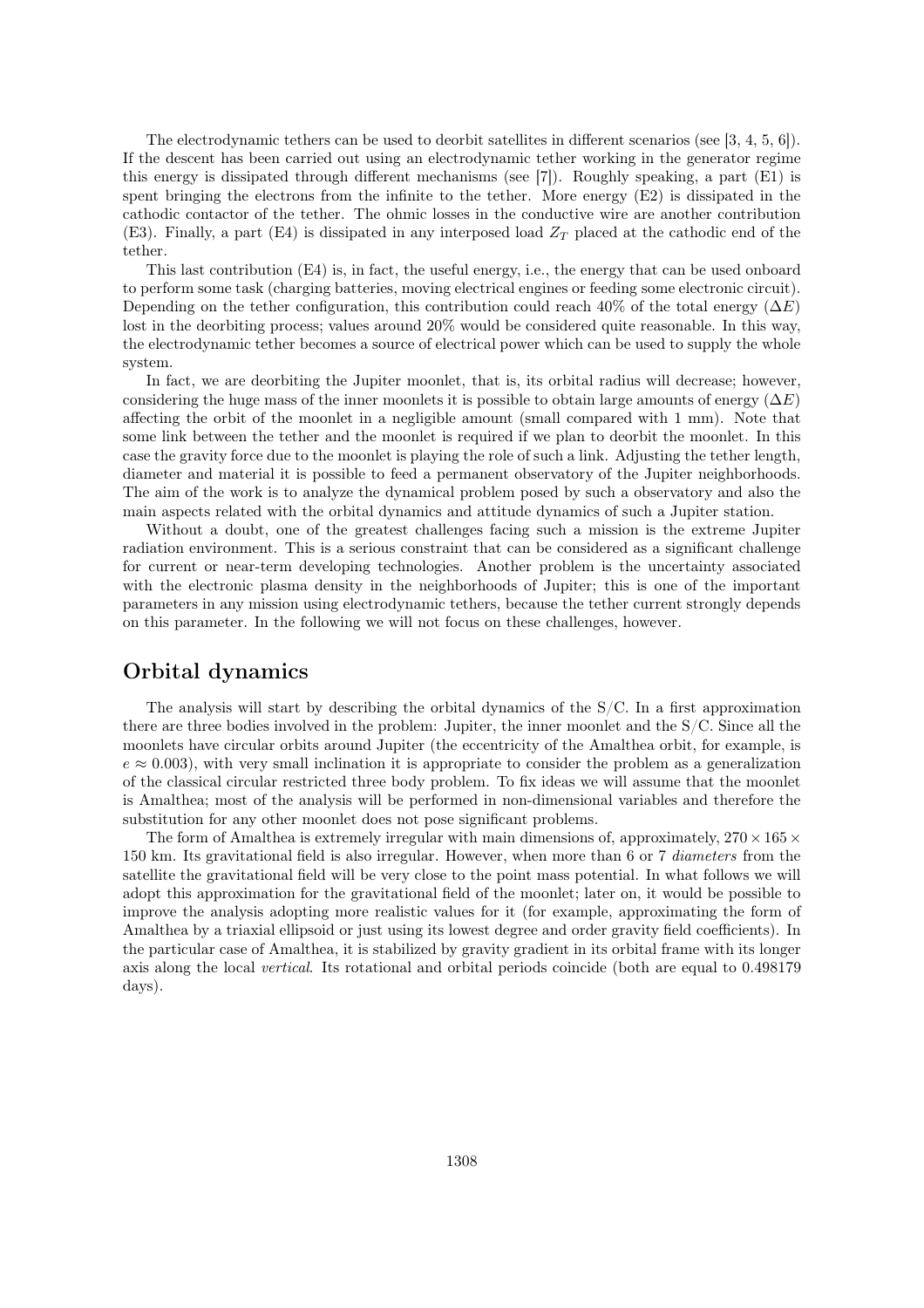#### The circular restricted three body problem

We summarize here the main results of the CRTBP involved in the analysis. Jupiter  $(m_1)$ and Amalthea  $(m_2)$  are the primaries and the S/C  $(m)$  has a negligible mass  $(m \ll m_1$  and  $m \ll m_2$ ). Any non rotating frame with origin at G, the center of mass of the primaries, is an inertial frame. The relative motion of primaries is circular and it takes place in a plane with constant direction.

Let  $Gx_1z_1$  an inertial frame embedded in this plane. The synodic frame Gxz is rotating along the axis  $Gy$  with the angular velocity:

$$
\omega = \sqrt{\frac{G(m_1 + m_2)}{\ell^3}}
$$



Figure 1: Circular restricted three body problem

where  $\ell$  is the distance between both primaries (see Fig. 1); the primaries are at rest in the synodic frame  $Gxyz$ .

Since we are interested in the motion of the  $S/C$  in the neighborhood of Amalthea  $(m_2)$  we will take a new frame Axyz with origin at Amalthea and axis parallels to the corresponding axis of the frame Gxyz. Both frames correspond to the same rigid body. This new frame coincides with the orbital frame of Amalthea in its trajectory around Jupiter. Primaries are also at rest in this frame at positions  $m_2(0, 0, 0), m_1(-\ell, 0, 0).$ 



Figure 2: Reference frame

The motion of the  $S/C(m)$  relative to the frame  $Axyz$  is governed by the following forces: • gravitational attraction of primaries, given by

$$
\vec{F}_g=-\frac{Gm_1m}{\rho_1^3}\vec{\boldsymbol{\rho}}_1-\frac{Gm_2m}{\rho^3}\vec{\boldsymbol{\rho}}
$$

where  $\vec{\rho}_1 = (\ell + x, y, z)$ , and  $\vec{\rho} = (x, y, z)$  are the position vectors of the mass m with origin at the primaries  $m_1$  and  $m_2$  respectively  $(\rho = |\vec{\rho}|, \rho_1 = |\vec{\rho}_1|)$ . This force derive from the potential function

$$
\tilde{V}_g = -Gm\{\frac{m_1}{\rho_1} + \frac{m_2}{\rho}\}
$$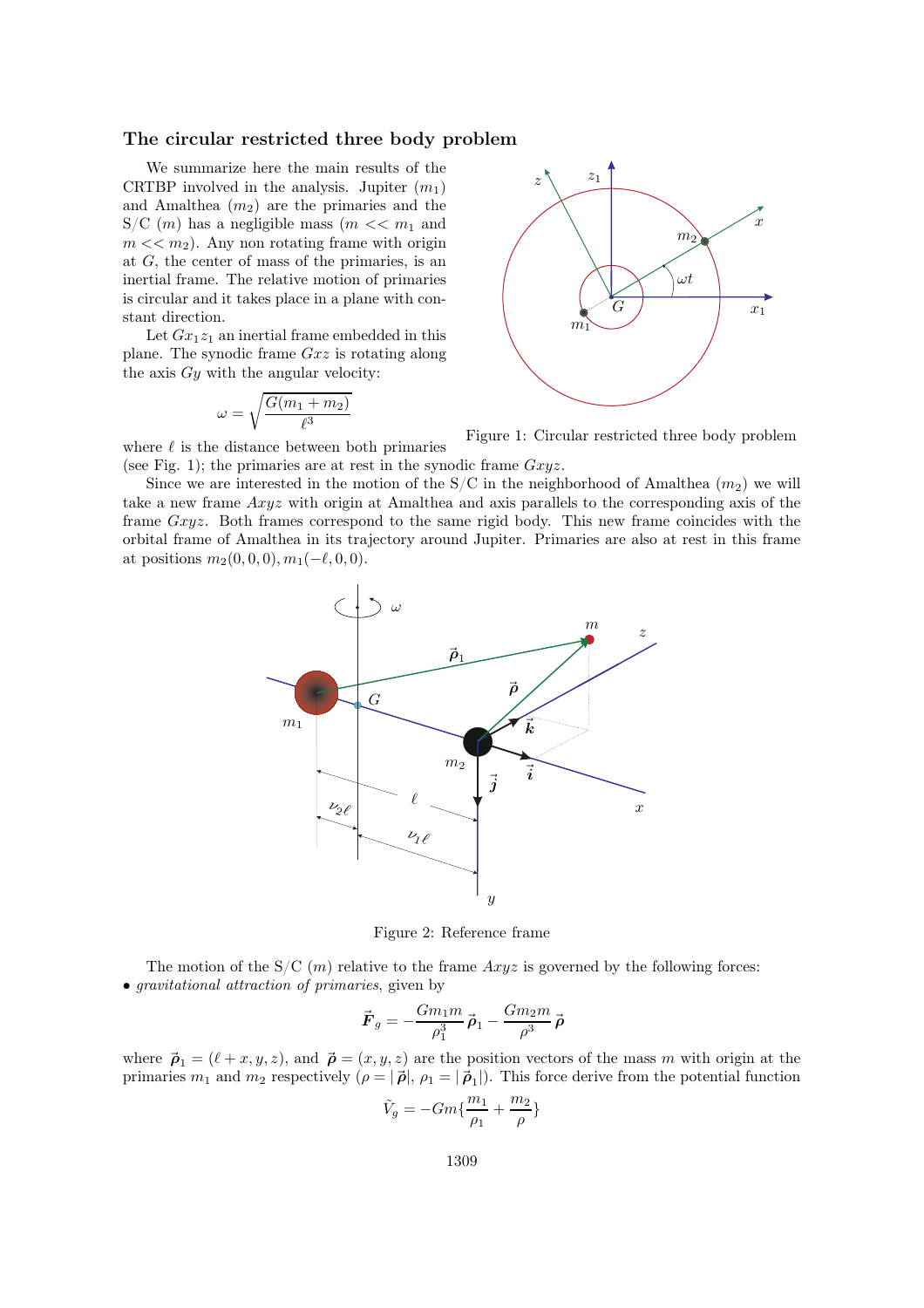• centrifugal force, a repulsion of the  $Gy$  axis proportional to the mass and the distance; it derives from the potential function

$$
\tilde{V}_I = -\frac{1}{2}m\omega^2((\ell + x)^2 + z^2)
$$

• inertial Coriolis force, which is gyroscopic—it does not produce work in the motion of the  $S/C$ —and is given by

$$
\vec{F}_{1c} = -2m(-\omega \vec{j}) \times \dot{\vec{\rho}} = 2m\omega(\dot{z}, 0, -\dot{x})
$$

• the *electrodynamic forces*,  $\vec{f}_e$ , provided by the electrodynamic tether. Later on this will be modeled in detail.

Let  $\tilde{V}$  be the resulting potential function  $\tilde{V} = \tilde{V}_g + \tilde{V}_I$ . The equations governing the motion of the particle m are:

$$
m\ddot{x} - 2m\omega \dot{z} = -\frac{\partial \tilde{V}}{\partial x} + f_{ex} \tag{1}
$$

$$
m\ddot{z} + 2m\omega \dot{x} = -\frac{\partial \tilde{V}}{\partial z} + f_{ez} \tag{2}
$$

$$
m\ddot{y} = -\frac{\partial \tilde{V}}{\partial y} + f_{ey} \tag{3}
$$

and they must be integrated from given initial conditions to yield the motion of the particle.

In the absence of electrodynamic forces,  $\vec{f}_e = \vec{0}$ , Eqns. (1-3) have the *Jacobi integral* which can be obtained from the energy equation. Indeed, the total energy of the system is constant

$$
T + \tilde{V} = E \equiv \text{constante} \tag{4}
$$

where  $T = \frac{1}{2}mv^2$  is the kinetic energy of the particle in its motion relative to the frame  $Axyz$ .

# Equations of motion

We will introduce non-dimensional variables taking into account the following characteristic values: for lengths, the distance  $\ell$  between primaries, for time,  $1/\omega$  ( $\tau = \omega t$ ) and for masses, the total mass of the primaries  $(m_1 + m_2)$ . In non dimensional variables the equations of motion are:

$$
\ddot{x} - 2\dot{z} = -\frac{\partial V}{\partial x} + k f_{ex} \tag{5}
$$

$$
\ddot{z} + 2\dot{x} = -\frac{\partial V}{\partial z} + k f_{ez} \tag{6}
$$

$$
\ddot{y} = -\frac{\partial V}{\partial y} + k f_{ey} \tag{7}
$$

where  $k = 1/(m\ell\omega^2)$ , V is

$$
V = -\frac{1}{2}((1+x)^2 + z^2) - \frac{\nu}{\rho} - \frac{(1-\nu)}{\rho_1}
$$
\n(8)

and the reduced masses of primaries are  $\nu = \nu_2 = m_2/(m_1 + m_2)$  and  $(1 - \nu) = \nu_1 = m_1/(m_1 + m_2)$ . Note that the positive direction of the Ax axis is from  $m_1$  (Jupiter) to  $m_2$  (Amalthea). Moreover,  $\nu \ll 1$  since  $m_2 \ll m_1$ . From now on  $(x, y, z)$  stand for the non-dimensional coordinates of the S/C and the vectors  $\vec{\rho}_1$  and  $\vec{\rho}$  will be

$$
\vec{\boldsymbol{\rho}}_1 = (1+x, y, z) \qquad \vec{\boldsymbol{\rho}} = (x, y, z)
$$

The Jacobi integral takes the form

$$
\dot{x}^2 + \dot{y}^2 + \dot{z}^2 = h + (1+x)^2 + z^2 + \frac{2\nu}{\rho} + \frac{2(1-\nu)}{\rho_1}
$$
\n(9)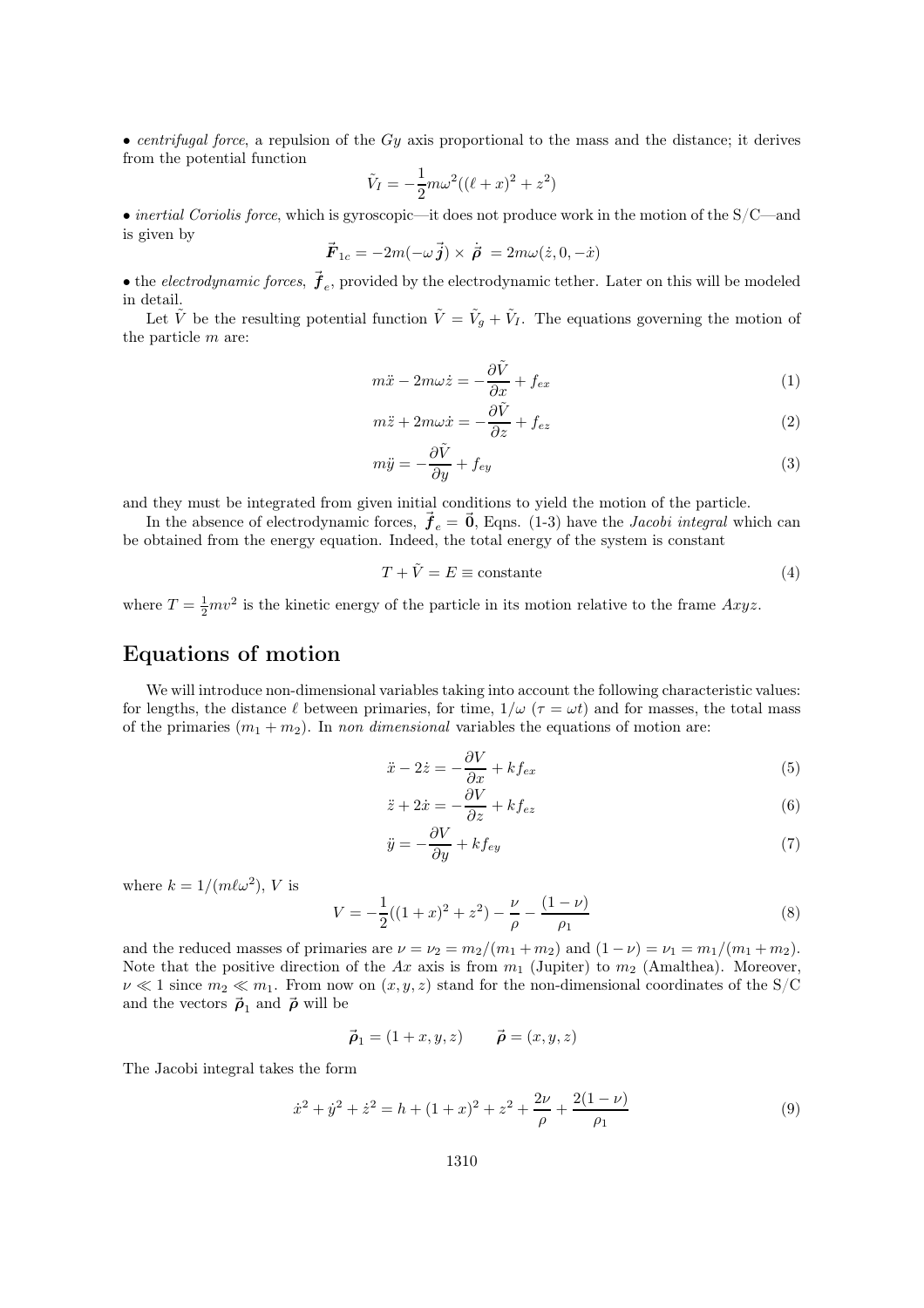In order to calculate the forces associated with the potential function  $V$  given by  $(8)$  the ratio  $1/\rho_1$  should be determined. However,

$$
\vec{\boldsymbol{\rho}}_1=\vec{\boldsymbol{i}}+\vec{\boldsymbol{\rho}}
$$

and therefore we have

$$
\rho_1^2 = 1 + 2x + \rho^2, \qquad \frac{1}{\rho_1} = \frac{1}{\sqrt{1 + 2\vec{\rho} \cdot \vec{i} + \rho^2}}
$$

Let  $\xi$  be one of the  $(x, y, z)$  coordinates of the vector  $\vec{p}$ ; the relations

$$
\frac{\partial}{\partial \xi}(\rho) = \frac{\xi}{\rho}, \qquad \frac{\partial}{\partial \xi}(\frac{1}{\rho}) = -\frac{\xi}{\rho^3}
$$

can be obtained directly. The derivatives involved in the equations take the values:

$$
\frac{\partial \rho}{\partial x} = \frac{x}{\rho}, \qquad \frac{\partial \rho}{\partial y} = \frac{y}{\rho}, \qquad \frac{\partial \rho}{\partial z} = \frac{z}{\rho}
$$
(10)

$$
\frac{\partial}{\partial x}(\frac{1}{\rho}) = -\frac{x}{\rho^3}, \qquad \frac{\partial}{\partial y}(\frac{1}{\rho}) = -\frac{y}{\rho^3}, \qquad \frac{\partial}{\partial z}(\frac{1}{\rho}) = -\frac{z}{\rho^3}
$$
(11)

$$
\frac{\partial \rho_1}{\partial x} = \frac{1+x}{\rho_1}, \qquad \frac{\partial \rho_1}{\partial y} = \frac{y}{\rho_1}, \qquad \frac{\partial \rho_1}{\partial z} = \frac{z}{\rho_1}
$$
(12)

$$
\frac{\partial}{\partial x}(\frac{1}{\rho_1}) = -\frac{1+x}{\rho_1^3}, \qquad \frac{\partial}{\partial y}(\frac{1}{\rho_1}) = -\frac{y}{\rho_1^3}, \qquad \frac{\partial}{\partial z}(\frac{1}{\rho_1}) = -\frac{z}{\rho_1^3}
$$
(13)

and the forces provided by the the potential function  $V$  are

$$
-\frac{\partial V}{\partial x} = 1 + x - \nu \frac{x}{\rho^3} - (1 - \nu) \frac{1 + x}{\rho_1^3}
$$

$$
-\frac{\partial V}{\partial z} = z - \nu \frac{z}{\rho^3} - (1 - \nu) \frac{z}{\rho_1^3}
$$

$$
-\frac{\partial V}{\partial y} = -\nu \frac{y}{\rho^3} - (1 - \nu) \frac{y}{\rho_1^3}
$$

The governing equations take the form

$$
\ddot{x} - 2\dot{z} = 1 + x - \nu \frac{x}{\rho^3} - (1 - \nu) \frac{1 + x}{\rho_1^3} + k f_{ex}
$$
\n(14)

$$
\ddot{z} + 2\dot{x} = z - \nu \frac{z}{\rho^3} - (1 - \nu) \frac{z}{\rho_1^3} + k f_{ez}
$$
\n(15)

$$
\ddot{y} = -\nu \frac{y}{\rho^3} - (1 - \nu) \frac{y}{\rho_1^3} + k f_{ey} \tag{16}
$$

and they are exact, within the limits of validity of the model.

### Model for the electrodynamic forces

In a first approximation, we will assume the tether is stabilized by gravity gradient along the *local* vertical of Jupiter. Moreover, we will assume the tether is laying into the orbital plane of Amalthea (inclination 0.4°, practically zero). As a consequence the electrodynamic forces have a resultant contained into the orbital plane of Amalthea ( $f_{ey} = 0$ ). In such a case, eq. (16) shows that the motion of the S/C takes place in the orbital plane Axz,  $(y(t) \equiv 0)$ , if the initial conditions lay in the orbital plane  $(y = \dot{y} = 0)$ . This is the situation that we are looking for.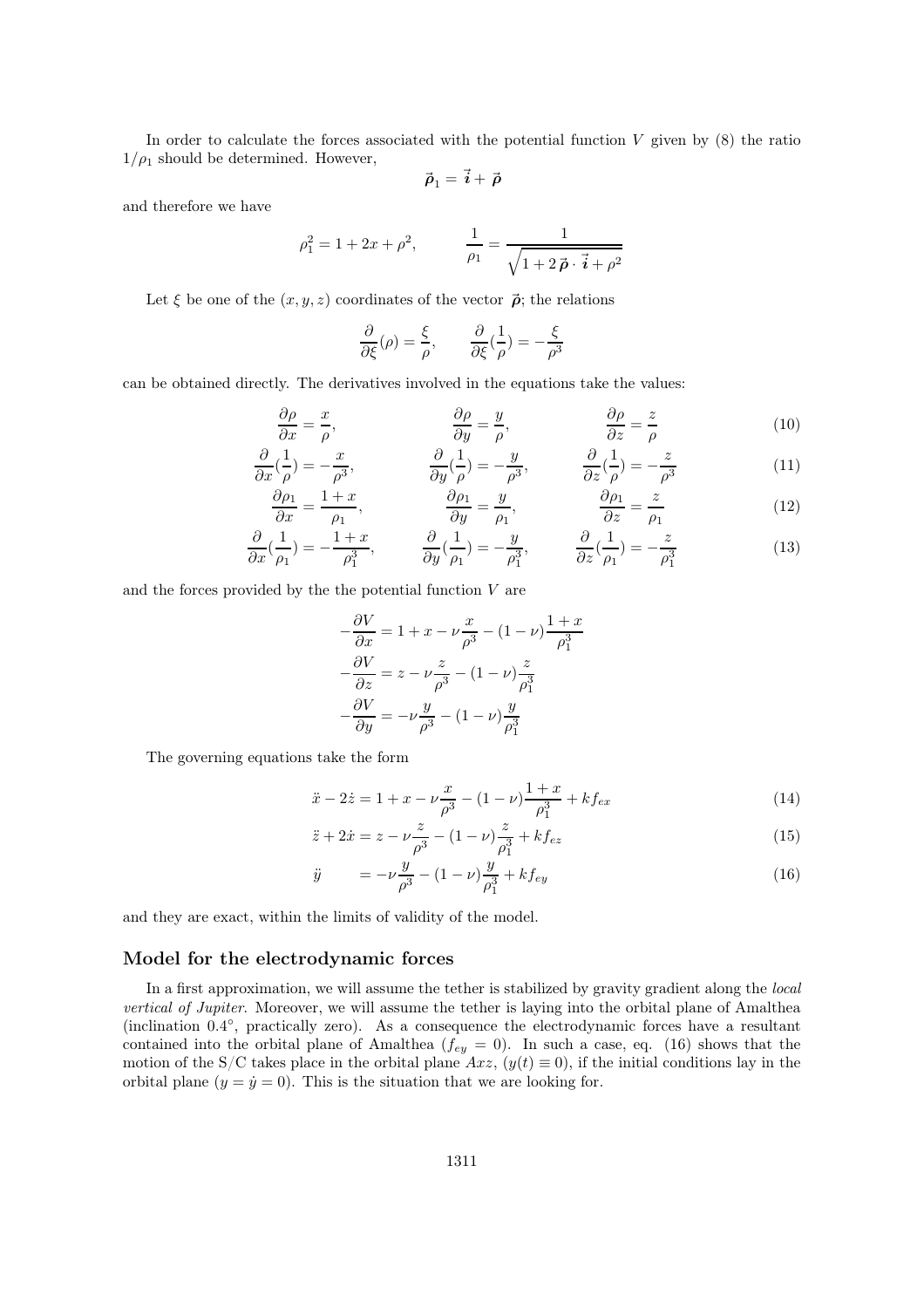Under these assumptions the resultant of the electrodynamic forces acting onto the S/C take the following nondimensional form

$$
k\vec{f}_e = \sigma\{-\sin\psi\vec{i} + \cos\psi\vec{k}\}, \quad \sigma = \frac{I_mBL}{m\ell\omega^2}
$$
 (17)

where the angle  $\psi$  is given by

$$
an \psi = \frac{z}{1+x}
$$
,  $\cos \psi = \frac{1+x}{\rho_1}$ ,  $\sin \psi = \frac{z}{\rho_1}$ 

and  $\rho_1 = \sqrt{(1+x)^2 + z^2}$ . In (17), L is the tether length, B the magnetic field in the center of mass of



Figure 3: Resultant of the electrodynamic forces

the S/C and  $I_m$  is the average tether current. The nondimensional parameter  $\sigma$  provides a measure of the magnitude of the electrodynamic forces. All parameters appearing in this subject can be obtained following the theories developed in [8, 9, 10, 11, 12].

### Equilibrium position

We will determine the equilibrium position of the S/C in this scene. First of all, the value of  $\nu$ is very small (for Amalthea  $\nu \approx 3.79 \times 10^{-6}$ ) and the electrodynamic forces should be of the same order of magnitude. To begin with, we will neglect the electrodynamic forces and the gravitational attraction of the moonlet. Moreover, we will look for the equilibrium position which appear in the orbital plane of Amalthea.

#### Equilibrium without Amalthea and without tether

The equations governing the motion of the  $S/C$  into the orbital plane  $(y = 0)$  are:

$$
\ddot{x} - 2\dot{z} = 1 + x - \frac{1+x}{\rho_1^3} \tag{18}
$$

$$
\ddot{z} + 2\dot{x} = z - \frac{z}{\rho_1^3} \tag{19}
$$

The steady solutions of the eqs.  $(18-19)$  correspond to the equilibrium positions of the S/C relative to the frame Axyz. They are the roots of the system

$$
(1+x)[1-\frac{1}{\rho_1^3}]=0, \qquad z[1-\frac{1}{\rho_1^3}]=0
$$

which are given by the solution  $\rho_1 = 1$ , which corresponds to

$$
\rho^2 + 2x = 0 \quad \Rightarrow \quad x^2 + z^2 + 2x = 0 \quad \Rightarrow \quad \boxed{(x+1)^2 + z^2 = 1}
$$

As a consequence, the sought for equilibrium positions lay in the orbit of the moonlet. This result is quite reasonable: in the absence of electrodynamic forces and neglecting the gravitation of Amalthea, any satellite orbiting in the same trajectory than Amalthea will be in equilibrium relative to the frame Axyz.

### Equilibrium with Amalthea and with an inert tether

Taking into account the gravitational forces from Amalthea, but assuming an inert tether, that is  $\vec{f}_e = \vec{0}$ , the equations (14-15) have five steady solutions: the five Lagrangian points  $(L_1, L_2, \ldots, L_5)$ all of them situated into the orbital plane of Amalthea. The *triangular* solutions  $L_4$  and  $L_5$  are far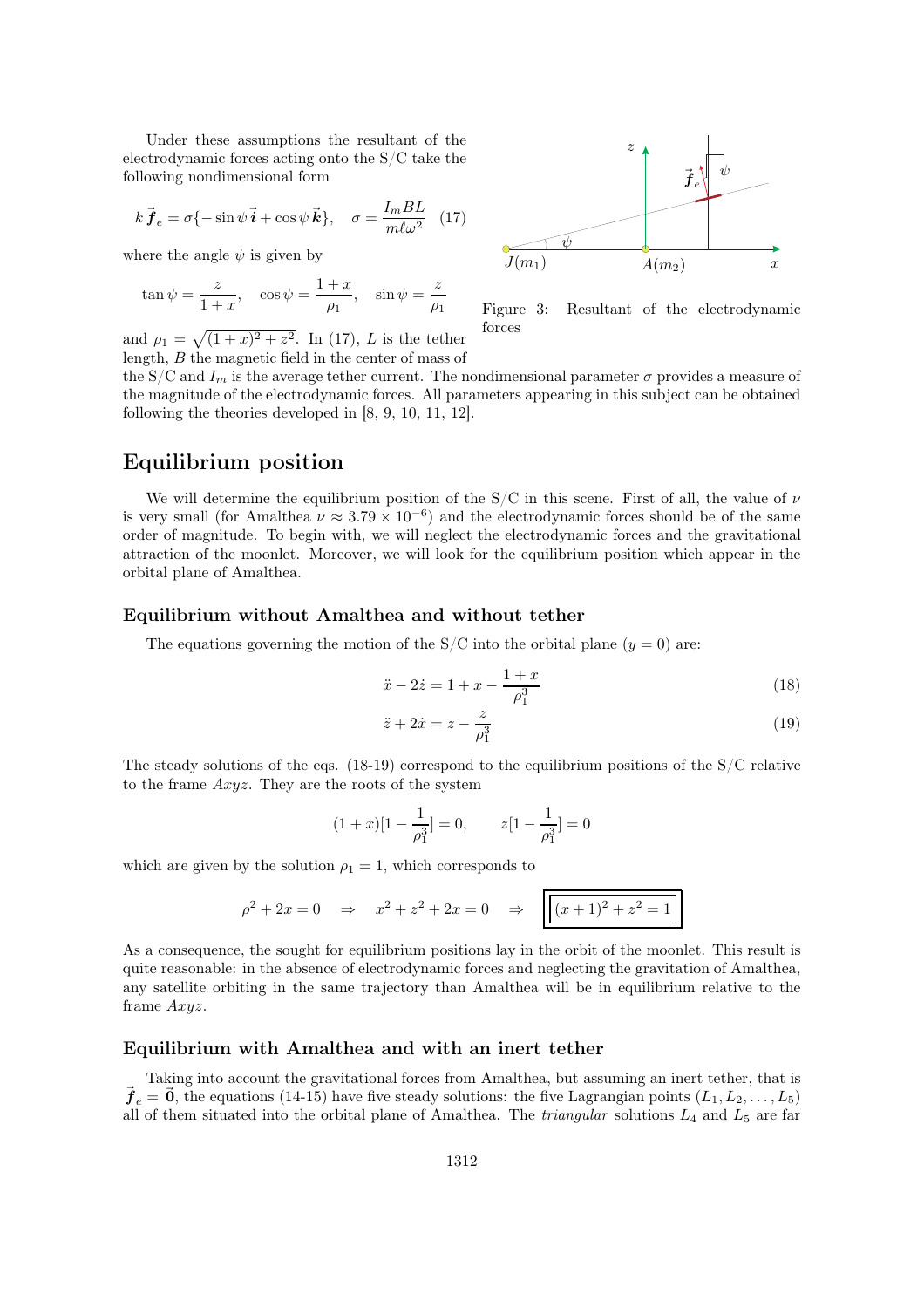away from the moonlet (at distance  $\ell$ ) and they cannot be used in order to place there the tethered system.

The rectilinear solutions are roots of the equation

$$
1 + x - \nu \frac{x}{\rho^3} - (1 - \nu) \frac{1 + x}{\rho_1^3} = 0
$$

where  $\rho = |x|$  and  $\rho_1 = |1 + x|$ . Because of the very small value of  $\nu$  these roots can be obtained by using asymptotic techniques. They are:

$$
L_1 \rightarrow x_1 = +\frac{1}{3}(3)^{\frac{2}{3}}\nu^{\frac{1}{3}} + \frac{1}{9}(3)^{\frac{1}{3}}\nu^{\frac{2}{3}} - \frac{4}{27}\nu + \frac{14}{729}(3)^{\frac{2}{3}}\nu^{\frac{4}{3}} + \frac{70}{2187}(3)^{\frac{1}{3}}\nu^{\frac{5}{3}} + o(\nu^{\frac{5}{3}})
$$
  
\n
$$
L_2 \rightarrow x_2 = -\frac{1}{3}(3)^{\frac{2}{3}}\nu^{\frac{1}{3}} + \frac{1}{9}(3)^{\frac{1}{3}}\nu^{\frac{2}{3}} - \frac{2}{27}\nu - \frac{22}{729}(3)^{\frac{2}{3}}\nu^{\frac{4}{3}} - \frac{16}{2187}(3)^{\frac{1}{3}}\nu^{\frac{5}{3}} + + o(\nu^{\frac{5}{3}})
$$
  
\n
$$
L_3 \rightarrow x_3 = -2 + \frac{1}{4}\nu + \frac{1}{12}\nu^2 - \frac{103}{2304}\nu^3 + o(\nu^3)
$$

The  $L_3$  point is close to the opposite of Amalthea (relative to Jupiter) and it is not appropriate for our purpose. The other points,  $L_1$  and  $L_2$ , are close to Amalthea. However, they are not appropriate because when the tether will be switched on the equilibrium would be broken due to transverse forces. To obtain a final answer we have to include the electrodynamic forces.

#### Equilibrium with Amalthea and with a live tether

When the gravitational forces of Amalthea and the electrodynamic forces are included in the analysis the equations providing the equilibrium positions are:

$$
1 + x_e - \nu \frac{x_e}{\rho_e^3} - (1 - \nu) \frac{1 + x_e}{\rho_{1e}^3} - \sigma_0 \frac{z_e}{\rho_{1e}} = 0
$$
\n(20)

$$
z_e - \nu \frac{z_e}{\rho_e^3} - (1 - \nu) \frac{z_e}{\rho_{1e}^3} + \sigma_0 \frac{1 + x_e}{\rho_{1e}} = 0
$$
\n(21)

where the electrodynamic forces have been modeled following the theory summarized previously. In these equations we will assume  $\sigma_0 = \mathcal{O}(1)$ . There are two free parameters in the problem,  $\nu$  and  $\sigma_0$ , and there are two unknowns,  $x_e$  and  $z_e$ . Therefore, the roots of eqs. (20-21) that we are looking for take the form

$$
x_e = x_e(\nu, \sigma_0), \qquad z_e = z_e(\nu, \sigma_0) \tag{22}
$$

However, for a given moonlet, for example Amalthea, the value of  $\nu$  is fixed and as a consequence the solutions only depend on  $\sigma_0$ , which is a measure of the intensity of the electrodynamic forces. For varying values of  $\sigma_0$ , the relations (22) represent a curve of the plane  $(x_e, z_e)$ ; each point of this curve provides an equilibrium position of the  $S/C$  relative to the frame  $Axyz$ .

The linear combinations  $(-z_e)\times(20) + (1+x_e)\times(21)$  and  $(z_e)\times(21) + (1+x_e)\times(20)$  provide the values of  $x_e$  and  $z_e$  as functions of  $\rho_e$  and  $\rho_{1e}$ :

$$
z_e = \frac{\sigma_0}{\nu} \rho_e^3 \rho_{1e}, \qquad x_e = \rho_e^2 \left\{ \frac{\rho_e}{\rho_{1e}} - 1 \right\} + \frac{\rho_e^3}{\nu} \left\{ \frac{\rho_{1e}^3 - 1}{\rho_{1e}} \right\}
$$

Moreover, if we consider  $\sigma_0 = \mathcal{O}(1)$  and the gravitational attraction of Amalthea must be compensated with the electrodynamic forces the distance of the S/C from Amalthea must be of order  $\sqrt{\nu}$ . Therefore we introduce the following variable

$$
\xi_e = x_e/\sqrt{\nu}, \quad \zeta_e = z_e/\sqrt{\nu}, \quad \tilde{\rho_e} = \rho_e/\sqrt{\nu}
$$

to make easier the numerical calculation of the roots.

The above relations become

$$
\zeta_e = \sigma_0 \tilde{\rho}_e^3 \rho_{1e}, \qquad \xi_e = \tilde{\rho}_e^3 \{ \frac{\rho_{1e}^3 - 1}{\rho_{1e}} \} + \sqrt{\nu} \tilde{\rho}_e^2 \{ \sqrt{\nu} \frac{\tilde{\rho}_e}{\rho_{1e}} - 1 \}
$$
(23)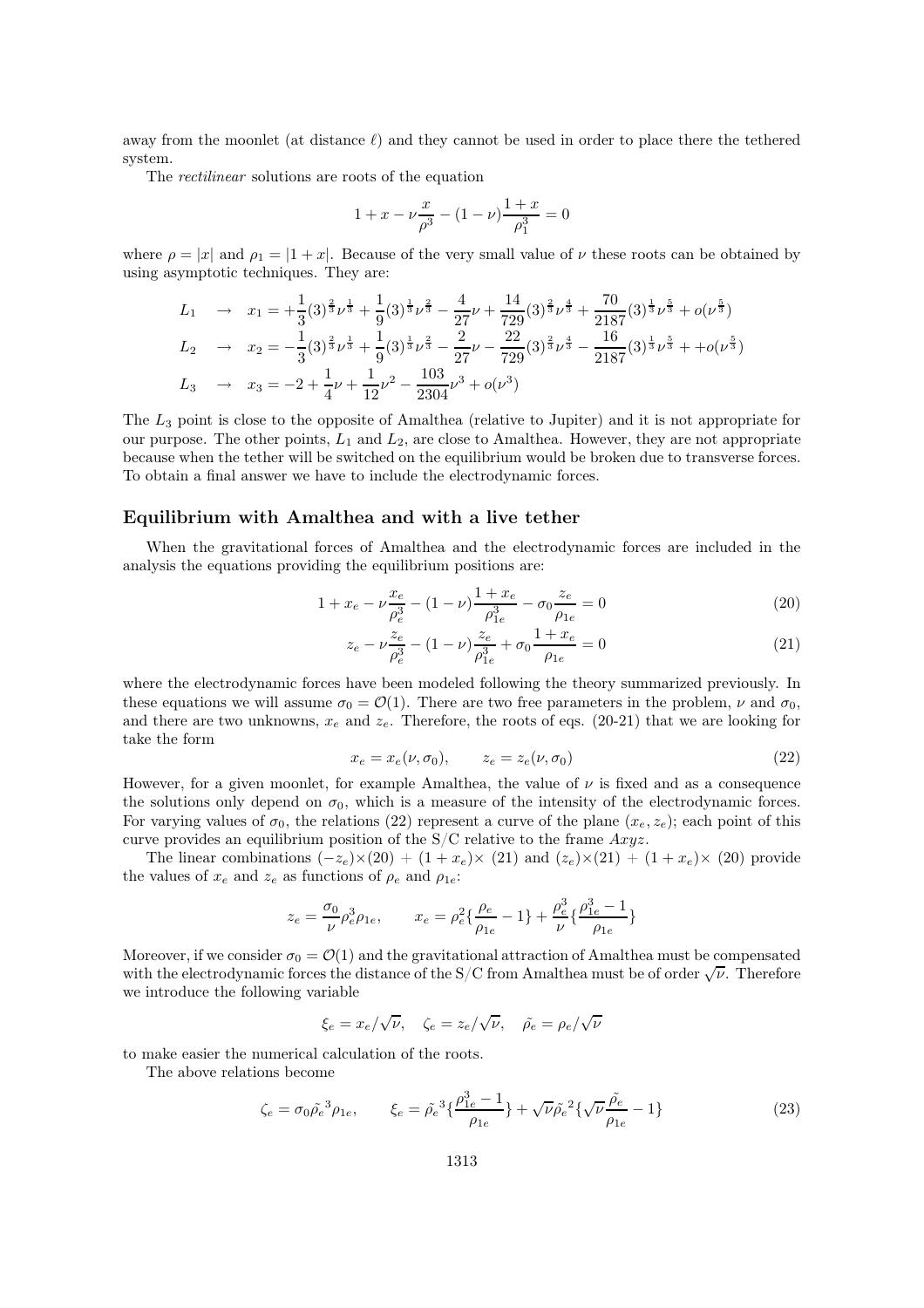where the following relations should be taken into account:

$$
\tilde{\rho}_e = \sqrt{\xi_e^2 + \zeta_e^2}, \quad \rho_{1e}^2 = 1 + 2\sqrt{\nu}\xi_e + \nu\tilde{\rho}_e^2
$$
\n(24)

Introducing the value of  $\zeta_e$  (given by the first of the relations (23)) and  $\xi_e$  (given by the second of the relations (24)) into the equation  $\tilde{\rho}_e^2 - \xi_e^2 - \zeta_e^2 = 0$  a new relationship linking  $\tilde{\rho}_e$  and  $\rho_{1e}$  can be obtained. This new relation is a biquadratic equation for  $\rho_{1e}$  from which we can obtain the value of this last variable; it results

$$
\rho_{1e}^2 = 1 + \nu \tilde{\rho}_e^2 (1 - 2\sigma_0^2 \tilde{\rho}_e^4) \pm 2\tilde{\rho}_e \sqrt{\tilde{\rho}_e^{10} \nu^2 \sigma_0^4 - \nu \sigma_0^2 \tilde{\rho}_e^4 (\nu \tilde{\rho}_e^2 + 1) + \nu}
$$
\n(25)

and it allows to express the coordinates  $(\xi_e, \zeta_e)$  as a function of only  $\tilde{\rho}_e$  through the equations (23).

The numerical procedure to calculate the roots is to create the function

$$
g(\tilde{\rho}_e) = \tilde{\rho}_e^2 - \xi_e^2(\tilde{\rho}_e) - \zeta_e^2(\tilde{\rho}_e)
$$

and to search for its zeroes. The procedure will be carried out as follows

- 1. We fix the value of  $\sigma_0$
- 2. We calculate the zeroes of  $q(\tilde{\rho}_e)$
- 3. For each one of these zeroes we obtain the value of  $\rho_{1e}$  (via relation (25))
- 4. The values of  $\tilde{\rho}_e$  and  $\rho_{1e}$  allow to determinate the sought for roots  $(\xi_e, \zeta_e)$  (via equations (23))
- 5. We change the value of  $\sigma_0$  and we repeat the procedure

Two branches have been obtained. Figure 4 shows such branches in the plane  $(\xi_e, \zeta_e)$  plus one additional curve, the greyed one, which is an asymptotic approximation to one of the branches (see equations (40-42) ahead). The parameter of each one of these curves is  $\sigma_0$ . On the left branch there is only one root which varies continuously with  $\sigma_0$  in the range  $[0, \infty]$ ; for  $\sigma_0 \to 0$  this branch enters in the Lagrangian point  $L_2$  and for  $\sigma_0 \to \infty$  the branch approaches Amalthea. In the right branch, however, there are two different sub-branches for which  $\sigma_0$  belongs to the range  $\approx$  [0, 0.0312865] (there are no solutions for  $\sigma_0 > 0.0312865$ . For the lower sub-branch, when  $\sigma_0 \to 0$  the equilibrium position approaches the Lagrangian point  $L_1$ ; when  $\sigma_0 \rightarrow 0.0312865$  the equilibrium position approaches the joining point J whose coordinates are, approximately,  $J(0.80, 5.56)$ . The upper sub-branch, however, is described in the opposite sense; thus, when  $\sigma_0 \to 0$  the equilibrium position escapes from Amalthea through the axis Az and when  $\sigma_0 \rightarrow 0.0312865$  the equilibrium position approaches the joining point J but from the other side.

# Stability analysis

The steady solutions found in the previous section are unstable. From a physical point of view is simple to understand this unstable behavior. In any one of these equilibrium position the attraction from Amalthea is balanced by the electrodynamic forces. Any variation of the electrodynamic forces breaks the equilibrium and the S/C fall down into Amalthea or escapes far away from it.

However, it is convenient to perform a classical linear stability analysis in order to estimate the strength of the instability. This way it would be easier to introduce a control scheme on the system by compensating the terms that produce the instability; such terms are small in the neighborhood of the equilibrium position.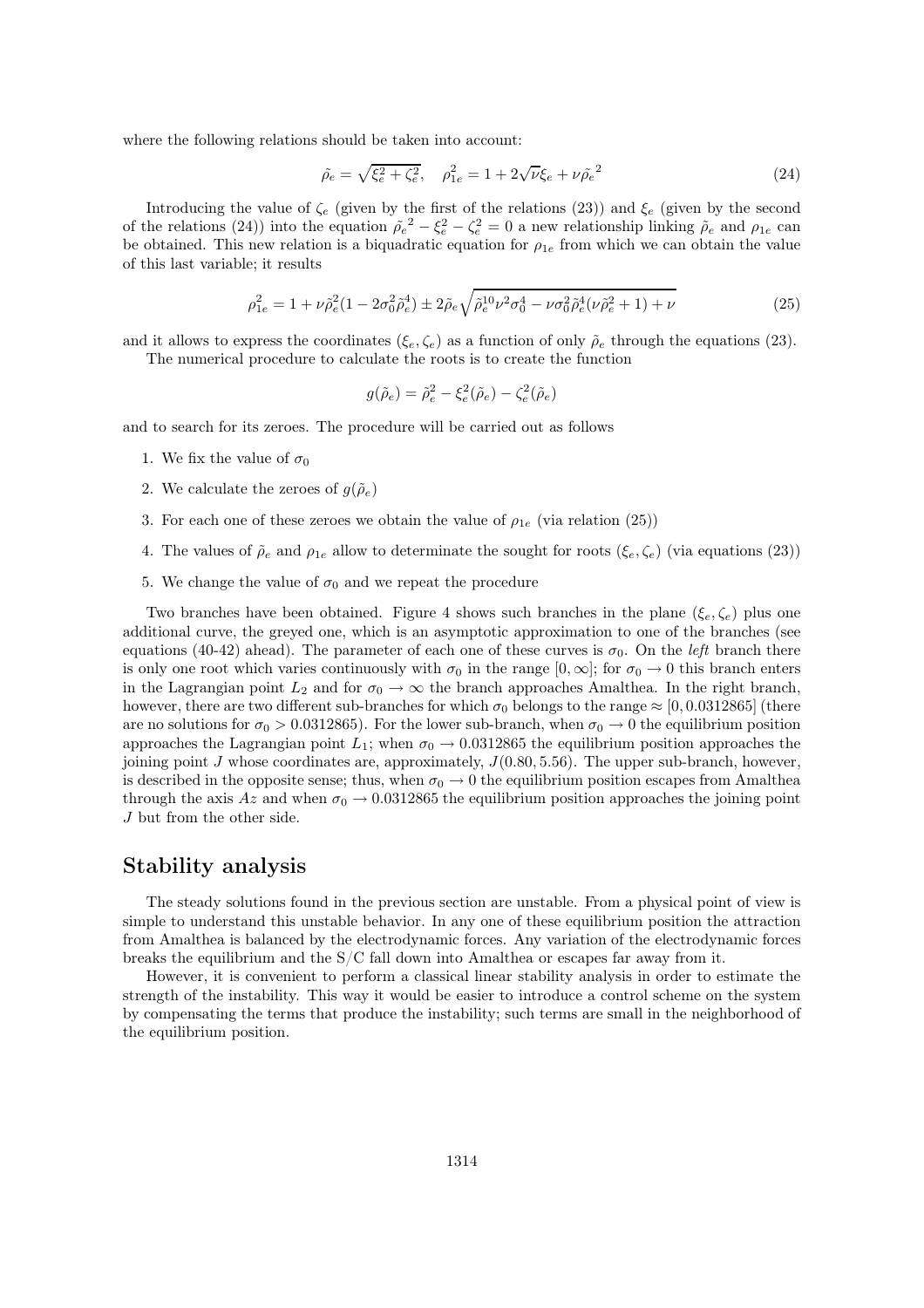

Figure 4: Equilibrium position in the plane  $(\xi_e, \zeta_e)$ 

### Linear stability analysis

To study the linear stability of one equilibrium position we introduce the variations:

$$
x(t) = x_e + \delta x, \qquad z(t) = z_e + \delta z
$$

Since the orbital plane is an attractor we neglect, in a first approximation, the motion along the normal to the orbital plane  $(Ay \text{ axis})$ . The variational equations of the system (14-15) adopt the form:

$$
\frac{d^2\delta x}{d\tau^2} - 2\frac{d\delta z}{d\tau} + k_1 \delta x + k_2 \delta z = 0
$$
\n(26)

$$
\frac{d^2\delta z}{dr^2} + 2\frac{d\delta x}{dr} + k_3 \delta x + k_4 \delta z = 0\tag{27}
$$

where the coefficients  $k_1, k_2, k_3$  and  $k_4$  are functions of the of the steady solution  $(x_e, z_e)$  obtained in the previous section; as a consequence, they are functions of  $(\sigma_0, \nu)$  and take the following values:

$$
k_1 = -1 - \frac{3\nu x_e^2}{\rho_e^5} + \frac{\nu}{\rho_e^3} - \frac{3(1-\nu)(1+x_e)^2}{\rho_{1e}^5} + \frac{(1-\nu)}{\rho_{1e}^3} - \sigma_0 z_e \frac{(1+x_e)}{\rho_{1e}^3}
$$
(28)

$$
k_2 = \frac{\sigma_0}{\rho_{1e}} - \frac{3\nu x_e z_e}{\rho_e^5} - \frac{\sigma_0 z_e^2}{\rho_{1e}^3} - \frac{3(1-\nu)(1+x_e)z_e}{\rho_{1e}^5}
$$
(29)

$$
k_3 = -\frac{3\nu x_e z_e}{\rho^5} - \frac{3(1-\nu)(1+x_e)z_e}{\rho_{1e}^5} + \frac{\sigma_0(1+x_e)^2}{\rho_{1e}^3} - \frac{\sigma_0}{\rho_{1e}}
$$
(30)

$$
k_4 = -1 - \frac{3(1 - \nu)z_e^2}{\rho_{1e}^5} + \frac{\nu}{\rho^3} - \frac{3\nu z_e^2}{\rho^5} + \frac{(1 - \nu)}{\rho_{1e}^3} + \frac{\sigma_0 z_e (1 + x_e)}{\rho_{1e}^3}
$$
(31)

The linear equation (26-27) can be rewritten in matrix form as follows

$$
\frac{d\,\vec{\boldsymbol{y}}}{d\tau} = \mathcal{M}\,\vec{\boldsymbol{y}}
$$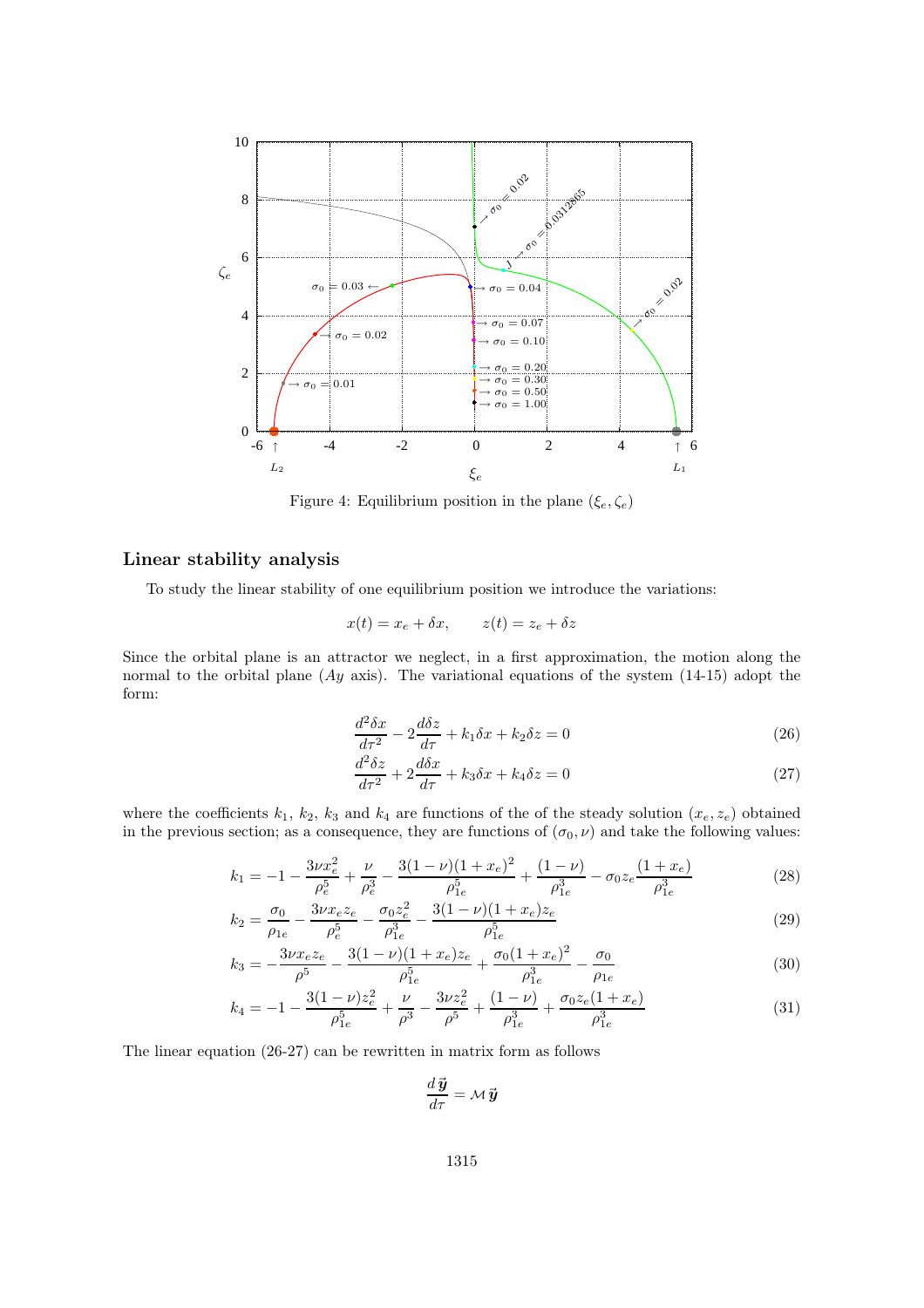where  $M$  is the four-sized square matrix:

$$
\mathcal{M} = \begin{pmatrix} 0, & 0, & 1, & 0 \\ 0, & 0, & 0, & 1 \\ -k_1, & -k_2, & 0, & 2 \\ -k_3, & -k_4, & -2, & 0 \end{pmatrix}
$$

The secular equation of  $M$  is

$$
\lambda^4 + (k_1 + k_4)\lambda^2 - 2(k_2 - k_3)\lambda + k_1k_4 - k_2k_3 = 0
$$

and its roots provide the four eigenvalues of  $\mathcal{M}$ ; they must be calculated numerically.

#### Eigenvalues of  $M$

#### Upper right sub-branch

The analysis will be started along the upper right sub-branch of the figure 4. When  $\sigma_0$  takes increasing values (starting from zero) until the limiting value  $\approx 0.0312865$  we are *descending* by this sub-branch. Figure 5 shows the numerical values obtained for the eigenvalues of M as functions of  $\sigma_0$ .

For small values of  $\sigma_0$  the eigenvalues are complex (two couples of conjugate complex number). This situation holds until  $\sigma_0$  reaches the value  $\approx 0.0311$  beyond which all the eigenvalues take real values. Note that the eigenvalues  $\lambda_{3,4}$ in figure 5 have a positive real part; as a consequence, the equilibrium position associated to this sub-branch are always



Figure 5: Real and imaginary parts of the eigenvalues of M vs.  $\sigma_0$  (corresponding to the upper right sub-branch)

unstable. However, the real part of this unstable eigenvalue is always in the range  $\approx [0.6, 1.4]$ .



Figure 6: Real and imaginary parts of the eigenvalues of M vs.  $\sigma_0$  (corresponding to the *lower right sub-branch*)

Lower right sub-branch

When  $\sigma_0$  increases (starting from zero) until the limit value  $\approx 0.0312865$  we ascend by the lower right sub-branch of the figure 4. The numeric values obtained for the eigenvalues of the matrix  $M$  are summarized in figure 6 as functions of  $\sigma_0$ . For small values of  $\sigma_0$  there are two real eigenvalues and one couple of conjugate complex numbers  $(\lambda_{3,4})$ ; the real part of the complex eigenvalues is negative and very small (this detail cannot be realized in figure 6). One of the two real eigenvalues is always positive  $(\lambda_1)$  and it provides unstable character to these equilibrium positions. However, the unstable eigenvalue belong to the range  $\approx$  [1.39, 2.5].

#### Left branch

Starting from  $\sigma_0 = 0$  (L<sub>2</sub>), and for increasing values of  $\sigma_0$  we ascend by the left branch of the figure 4 when  $\sigma_0 \in [0, 0.0332]$  (in approximation); then, when  $\sigma_0 > 0.0332$  we descend by the branch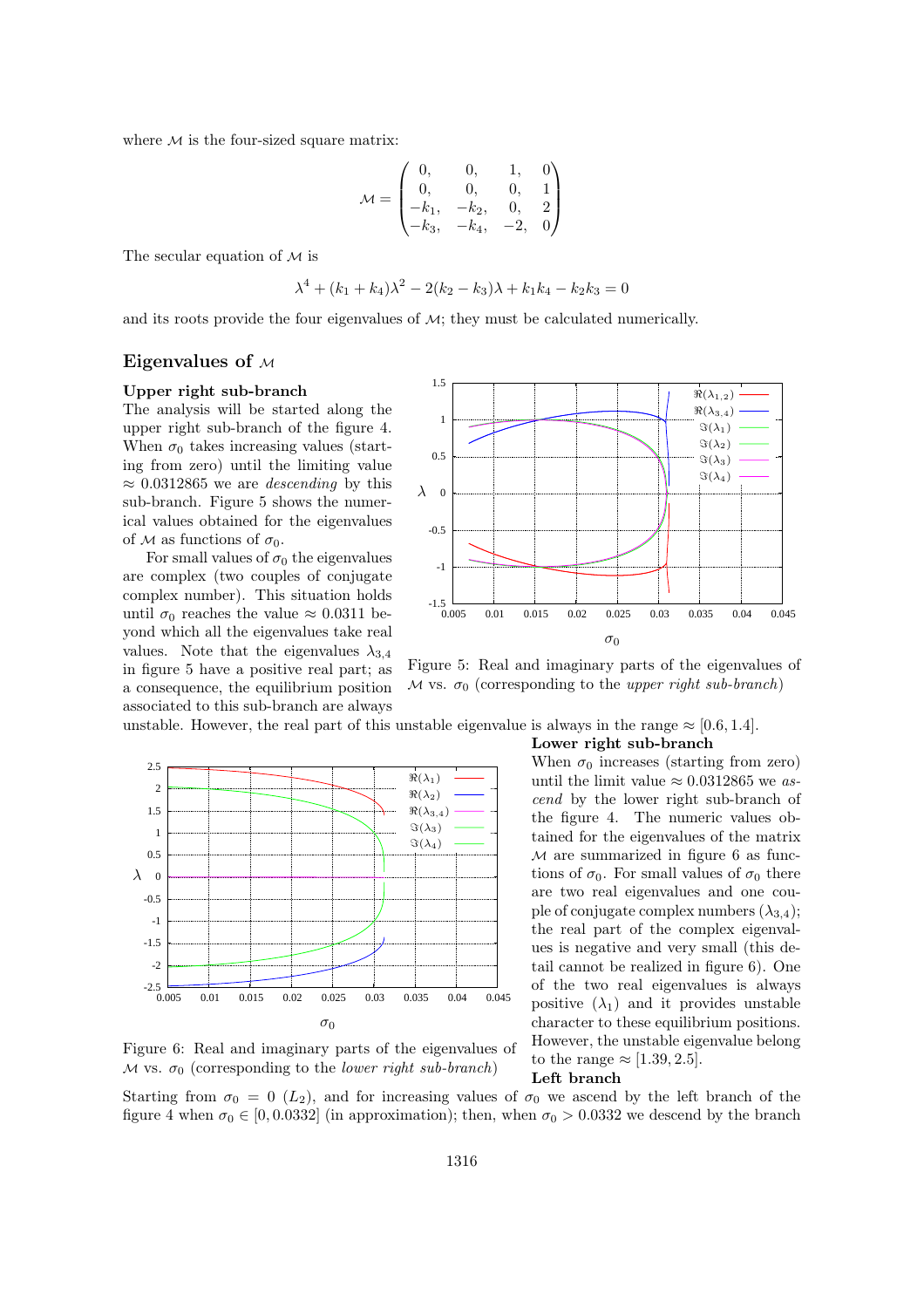

Figure 7: Real and imaginary parts of the eigenvalues of  $M$  vs.  $\sigma_0$  (left branch)

approaching Amalthea. Figure 7 summarizes the numerical results obtained for the eigenvalues of  $\mathcal M$ as functions of  $\sigma_0$ . There are two real eigenvalues and one complex conjugate pair  $(\lambda_{3,4})$ ; the real part of the complex eigenvalues is negative and very small (this detail cannot be realized in figure 7). One of the real eigenvalues  $(\lambda_2)$  is always positive and it provides an unstable character to these equilibrium positions. In this branch the unstable eigenvalue reaches a minimum value  $\approx 1.62287677$ for  $\sigma_0 \approx 0.033$ ; however, for increasing values of  $\sigma_0$  the instability is much stronger than for the other branch:  $\lambda_2 \in \approx [1.62, 44]$  when  $\sigma_0 \in [0, 1.5]$ . Therefore, this branch is more unstable than the right branch.

#### Asymptotic analysis

The governing equations (14-16) are exact within the limits of validity of our model. However, when the S/C is in the neighborhood of Amalthea,  $\rho$ , x, y and z take small values compared with unity. Therefore, we can deduce approximate equations governing the motion when it takes place in the vicinity of Amalthea continuously. For this, the terms associated with the centrifugal forces and the Jupiter attraction will be expanded in powers of the small parameter  $\rho$ . Let  $f_d$  be the resultant of these forces; its components, in the frame  $Axyz$  are:

$$
f_{dx} = 3x + \nu(1 - 2x) + \frac{3}{2}(1 - \nu)(y^2 + z^2 - 2x^2) + o(\rho^2)
$$
  
\n
$$
f_{dy} = -(1 - \nu)y + 3(1 - \nu)xz + o(\rho^2)
$$
  
\n
$$
f_{dz} = \nu z + 3(1 - \nu)xz + o(\rho^2)
$$

Note that the electrodynamic forces (17) should be expanded also using the same level of approximation; therefore, the relations

$$
\cos \psi \approx 1, \qquad \sin \psi \approx z
$$

must be considered, providing a resultant

$$
\vec{f}_e \approx \sigma \{-z\,\vec{i} + \vec{k}\}\tag{32}
$$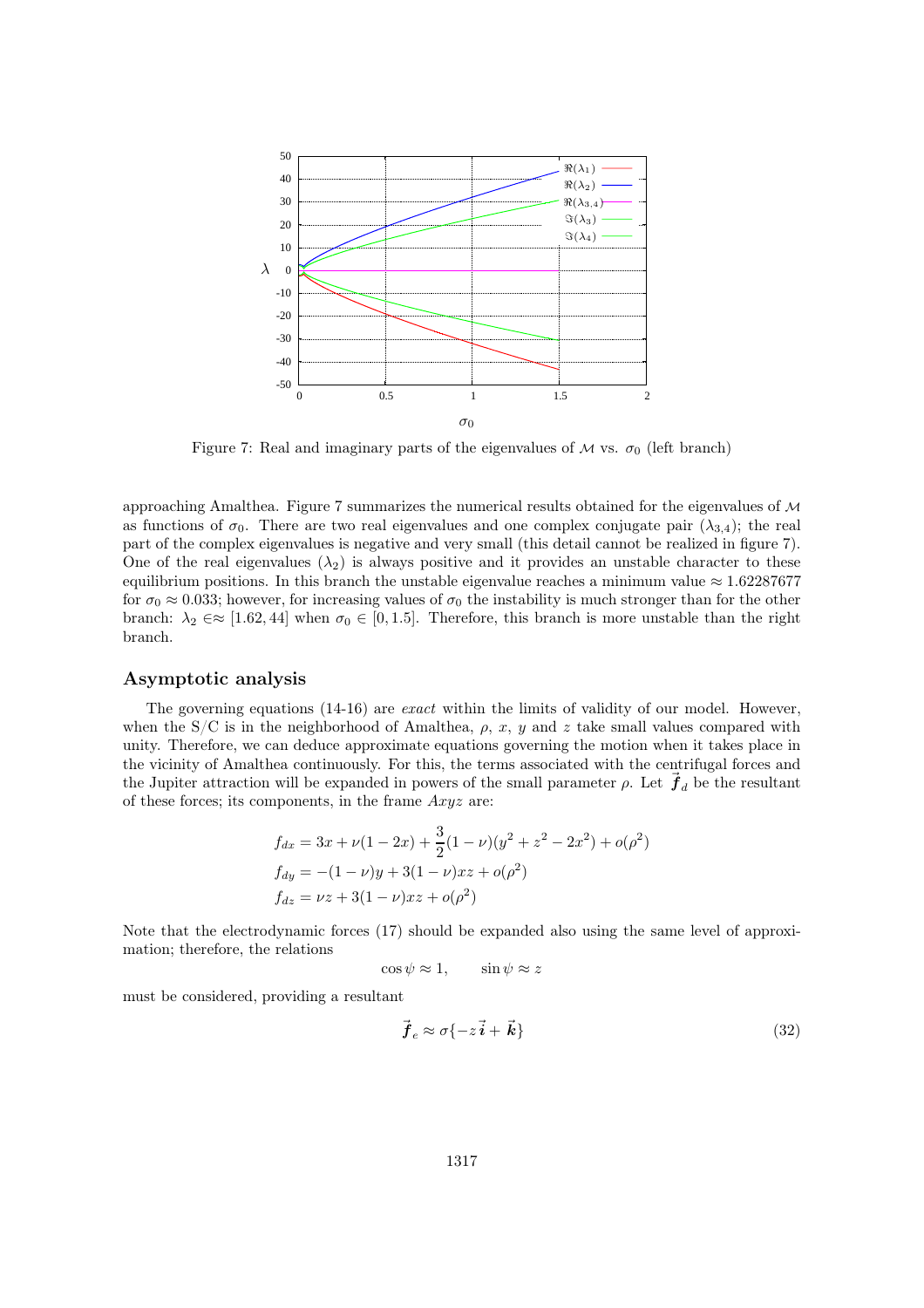This way the following equations can be obtained

$$
\ddot{x} - 2\dot{z} \approx -\nu \frac{x}{\rho^3} + 3x + \nu(1 - 2x) - \sigma z \tag{33}
$$

$$
\ddot{z} + 2\dot{x} \approx -\nu \frac{z}{\rho^3} + \nu z + \sigma \tag{34}
$$

$$
\ddot{y} \approx -\nu \frac{y}{\rho^3} - (1 - \nu)y \tag{35}
$$

where terms of order  $\rho^2$  and smaller have been neglected.

Assuming  $\sigma_0$  constant, the equilibrium position into the orbital plane are the roots of equations

$$
-\nu \frac{x_e}{\rho_e^3} + 3x_e + \nu (1 - 2x_e) - \sigma_0 z_e = 0
$$
\n(36)

$$
-\nu \frac{z_e}{\rho_e^3} + \nu z_e + \sigma_0 = 0 \tag{37}
$$

We will introduce the following notation

$$
\nu=\epsilon^2\sigma_0
$$

where  $\epsilon$  is small since  $\sigma_0 = \mathcal{O}(1)$  and  $\nu \ll 1$ . The equation (37) provides  $z_e$ .

$$
z_e = \frac{\rho_e^3}{\epsilon^2 (1 - \rho_e^3)}
$$
\n(38)

From the equation (36-37) a linear combination can be obtained (eliminating the terms in  $1/\rho_e^3$ ); it takes the form

$$
\nu x_e z_e + \sigma_0 x_e - x_e z_e (3 - 2\nu) + \sigma_0 z_e^2 - \nu z_e = 0
$$

and it provides the value of  $x_e$ , once the value of (38) is taken into account. This way we get:

$$
x_e = \frac{\sigma_0 \rho_e^3 [\rho_e^3 (1 + \epsilon^4) - \epsilon^4]}{\epsilon^2 (1 - \rho_e^3) (\rho_e^3 (3 - 2\sigma_0 \epsilon^2) - \sigma_0 \epsilon^2)}
$$
(39)

Lastly, by introducing the values of  $(x_e, z_e)$  given by (38-39) into the identity:

$$
(x_e^2 + z_e^2)^{\frac{3}{2}} - \rho_e^3 = 0
$$

a relation  $f(\rho_e, \epsilon, \sigma_0) = 0$  is obtained. Such a relation allows to determine  $\rho_e = \rho_e(\epsilon, \sigma_0)$ ; "a posteriori", equations (38-39) provide the sought for values of  $(x_e, z_e)$ .

This procedure can be combined with asymptotic techniques in the limit  $\epsilon \to 0$ . One solution obtained in this way takes the form:

$$
\rho_e = \epsilon \left\{ 1 - \frac{1}{4} \epsilon^2 - \frac{3}{2\sigma_0} \epsilon^3 + \frac{3}{32} \frac{3\sigma_0^2 - 72 + 32\sigma_0}{\sigma_0^2} \epsilon^4 + o(\epsilon^5) \right\}
$$
\n
$$
x_e = -\epsilon^2 \left\{ 1 + \frac{3 - \sigma_0}{\sigma_0} \epsilon - \frac{3}{2} \frac{\sigma_0^2 + 2\sigma_0 - 6}{\sigma_0^2} \epsilon^2 + \frac{1}{4} \frac{(63\sigma_0^2 + \sigma_0^3 + 36\sigma_0 - 108}{\sigma_0^3} \epsilon^3 + o(\epsilon^4) \right\}
$$
\n
$$
z_e = \epsilon \left\{ 1 - \frac{3}{4} \epsilon^2 + (1 - \frac{9}{2\sigma_0}) \epsilon^3 + \frac{3}{32} \frac{11\sigma_0^2 - 216 + 96\sigma_0}{\sigma_0^2} \epsilon^4 + o(\epsilon^5) \right\}
$$

Note that in the plane  $(\xi_e, \zeta_e)$ , this solution coincides with a segment of the left branch described in figure 4 (specifically with the segment closet to the  $Az$  axis). Figure 4 shows the equilibrium position provided by this solution.

This solution provides the order of magnitude of the distance between the S/C and Amalthea in order to reach an equilibrium state with the tether working in the nominal regime (this nominal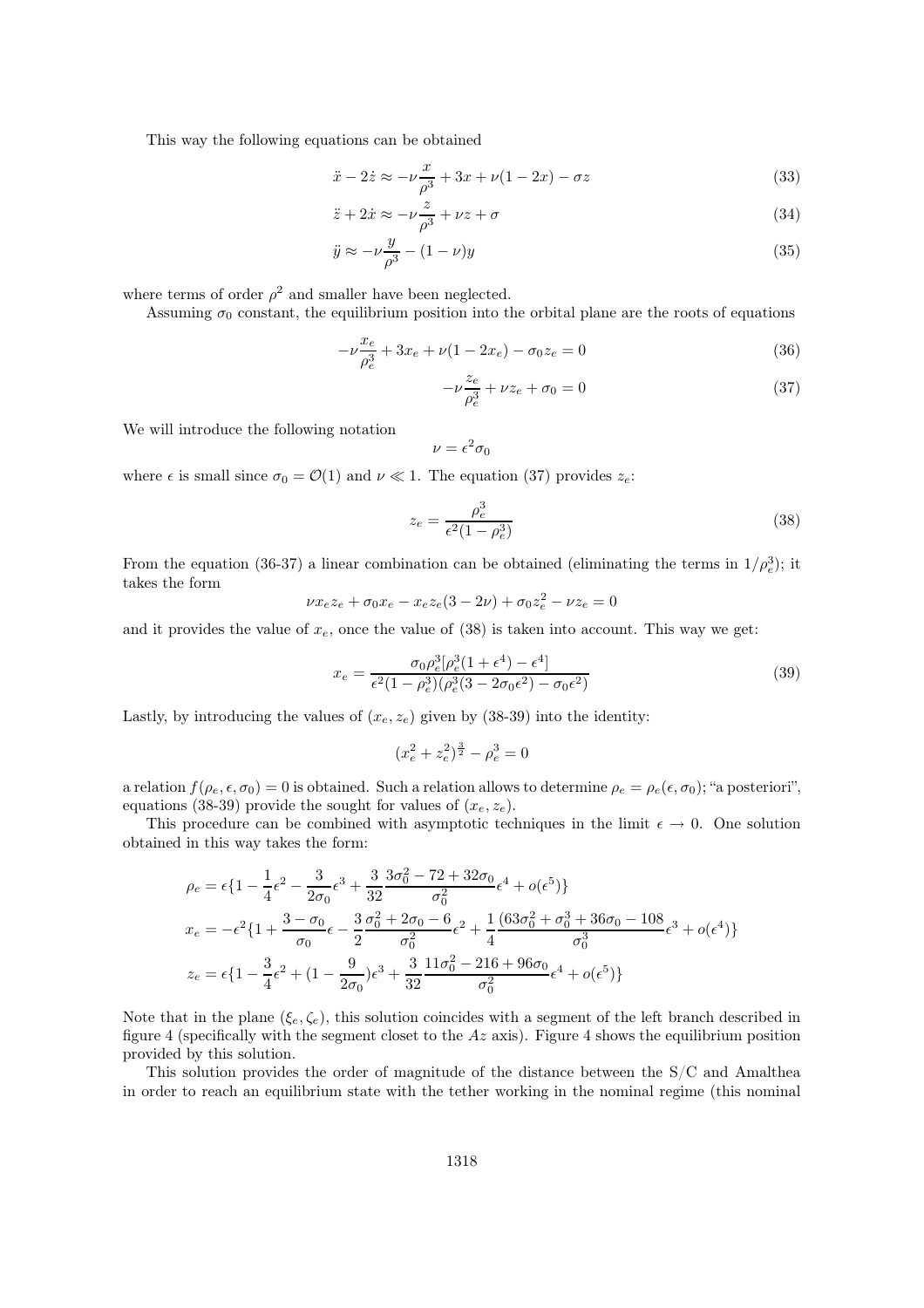regime should be determined). Rewriting the solution in terms of  $\nu$  and neglecting terms of order  $\nu^2$ and smallers this solutions adopt the form

$$
x_e = -\frac{\nu}{\sigma_0} + \frac{\sigma_0 - 3}{\sigma_0^{5/2}} \nu^{3/2} + \mathcal{O}(\nu^2)
$$
\n(40)

$$
z_e = \sqrt{\frac{\nu}{\sigma_0}} - \frac{3}{4} (\frac{\nu}{\sigma_0})^{3/2} + \mathcal{O}(\nu^2)
$$
\n(41)

$$
\rho_e = \sqrt{\frac{\nu}{\sigma_0}} - \frac{1}{4} (\frac{\nu}{\sigma_0})^{3/2} + \mathcal{O}(\nu^2)
$$
\n(42)

The variational equations (26-27) can be used to study the linear stability analysis of this asymptotic solution. The coefficients  $k_1, \ldots, k_4$  are functions of  $\nu, \sigma_0, x_e$  and  $z_e$  given by the relations (28-31); their values can be obtained using the asymptotic solution (40-41). They take the form:

$$
k_1 = \frac{\sigma_0^{3/2}}{\sqrt{\nu}} - 3 - \frac{13}{4} \sqrt{\sigma_0 \nu} + \frac{16\sigma_0 - 27}{2\sigma_0} \nu + \mathcal{O}(\nu^{3/2})
$$
(43)

$$
k_2 = 4\sigma_0 - \frac{3(\sigma_0 - 2)}{\sqrt{\sigma_0}}\sqrt{\nu} - \frac{(7\sigma_0^2 + 18\sigma_0 - 54)}{2\sigma_0^2}\nu + \mathcal{O}(\nu^{3/2})
$$
(44)

$$
k_3 = 3\sigma_0 - \frac{3(\sigma_0 - 2)}{\sqrt{\sigma_0}}\sqrt{\nu} - \frac{(4\sigma_0^2 + 9\sigma_0 - 27)}{\sigma_0^2}\nu + \mathcal{O}(\nu^{3/2})
$$
(45)

$$
k_4 = -\frac{2\sigma_0^{3/2}}{\sqrt{\nu}} + \frac{5}{2}\sqrt{\sigma_0 \nu} - \frac{14\sigma_0 - 15}{2\sigma_0} \nu + \mathcal{O}(\nu^{3/2})
$$
\n
$$
\tag{46}
$$

It is very clear than the coefficients  $k_1$  and  $k_4$  are large compared with the other coefficients  $k_2$  and  $k<sub>3</sub>$ . By keeping only the more importante terms, the variational equations (26-27) take the following simplified form:

$$
\frac{d^2\delta x}{d\tau^2} + \Omega^2 \delta x = 0\tag{47}
$$

$$
\frac{d^2\delta z}{d\tau^2} - 2\Omega^2 \delta z = 0\tag{48}
$$

where  $\Omega$  is given by

$$
\Omega^2 = \frac{\sigma_0^{3/2}}{\sqrt{\nu}}\tag{49}
$$

The eigenvalues of these equations are

$$
\hat{\lambda}_1 = -\sqrt{2}\Omega, \quad \hat{\lambda}_2 = \sqrt{2}\Omega, \quad , \hat{\lambda}_{3,4} = \pm \Omega i
$$

(here  $i$  is the imaginary unit). Now the behavior of some of the eigenvalues found in the previous section is clearer. By comparison with the numerical result (exact) summarized in figure 7: the real eigenvalues of that figure correspond to the eigenvalues  $\hat{\lambda}_1$  and  $\hat{\lambda}_2$  in this asymptotic analysis.

Figure 8 shows the eigenvalues of matrix  $M$  vs.  $\sigma_0$  for the left branch described in figure 4; the results of both analysis (numerical and asymptotic) are plotted  $(\lambda_1, \lambda_2, \lambda_{3,4}$  are numeric,  $\hat{\lambda}_1, \hat{\lambda}_2, \hat{\lambda}_{3,4}$ are asymptotic). The agreement between both solutions is excellent, and it is almost impossible to detect the differences (even for small values of  $\sigma_0$  where the differences are more remarkable).

Equations (47-48) have a simple solution:

$$
\delta x(\tau) = A_1 \cos(\Omega \tau + \phi_1), \qquad \delta z(\tau) = A_2 \cosh(\sqrt{2}\Omega \tau + \phi_2)
$$

The variation  $\delta x$  are periodic in a new time scale. The variation  $\delta z$  grows exponentially in the same time scale and depicts the unstable character of the equilibrium position around which we have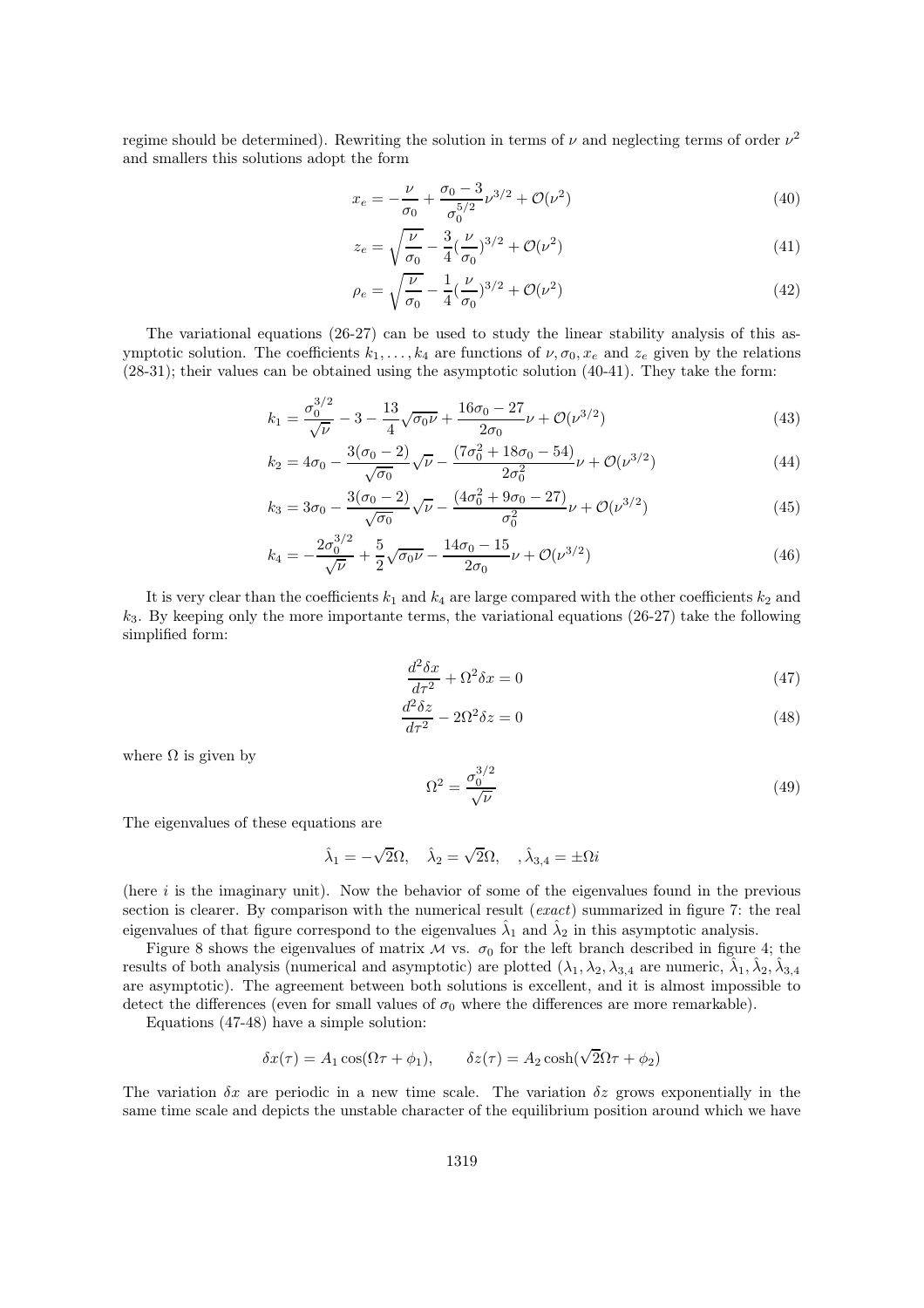

Figure 8: Real and imaginary parts of the eigenvalues of  $\mathcal M$  vs.  $\sigma_0$  (left branch) given by the numerical and the asymptotic analysis. Unstable eigenvalue (on the left)

linearized the system. It is important to note the new time scale which is associated with a new characteristics time  $\tau_1 = \Omega \tau$ . Since  $\nu \ll 1$ ,  $\Omega \gg 1$  and the characteristic times for which  $\tau_1 = \mathcal{O}(1)$ correspond to very small time in the scale of  $\tau$ . Therefore, the variation  $(\delta x, \delta z)$  evolve in times clearly smaller than the orbital period of Amalthea around Jupiter. Lastly, the new time scale depends on the value of  $\sigma_0$  and therefore on the nominal regime in which the tether should work.

# Attitude dynamics

In that follows we will consider the angular momentum equation, relative to the center of mass of the tethered system, which governs its attitude dynamic. We assume that the tether is lying in the orbital plane of Amalthea and we will use the dumbbell model to simplify the mathematical analysis of the problem.

Let  $G_T$  be the center of mass of the tethered system. Let  $G_T x_1 y_1 z_1$  be a movable frame with origin at  $G_T$  and whose axes remain parallel to the corresponding axes of the inertial



Figure 9: Tether attitude

frame  $Gx_1y_1z_1$ . By definition, the motion relative to the system center of mass  $G_T$  is the motion of the system relative to the frame  $G_T x_1 y_1 z_1$ , and it is governed by the angular momentum equation

$$
\frac{d}{dt}(\vec{H}_{G_T}) = \vec{M}_{G_T} + \vec{M}_E
$$
\n(50)

where  $\vec{H}_{G_T}$  is the angular momentum of the tethered system given by  $\vec{H}_{G_T} = \overline{\overline{\overline{\mathbf{I}}}}_{G_T} \circ \vec{\omega}_T$ . Here  $\overline{\overline{\mathbf{I}}}_{G_T}$ is the central inertia tensor and  $\vec{\omega}_T$  is the angular velocity relative to the frame  $Gx_1y_1z_1$ , and it takes the value<sup>1</sup>

$$
\vec{\omega}_T = \vec{\mathbf{u}} \times \dot{\vec{\mathbf{u}}} + \alpha \vec{\mathbf{u}} \tag{51}
$$

where  $\vec{u}$  is a unit vector directed along the tether.

<sup>&</sup>lt;sup>1</sup>In (51), the particular value of  $\alpha$  is irrelevant because the moment of inertia relative to the tether line vanishes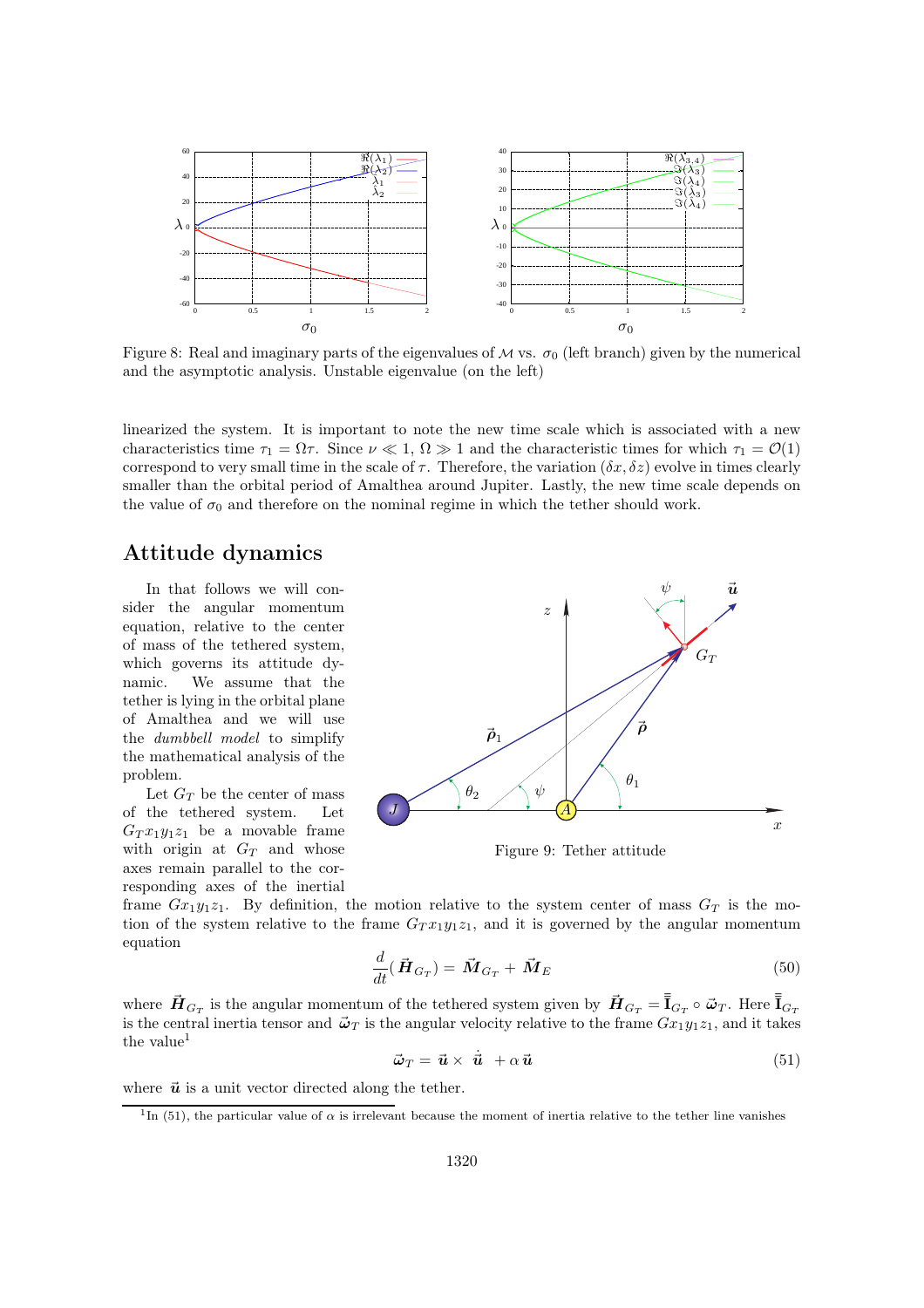On the right hand side of (50), we find the gravitational torque  $\overline{M}_{G_T}$  produced by the primaries and the electrodynamic torque  $\bar{M}_{E}$  produced by the electrodynamic forces. Both act in the system center of mass  $G_T$ . We will give expressions for these two torques shortly (equations (54-56)).

Since  $\vec{u} \times \dot{\vec{u}}$  lies in a principal direction of inertia in  $G_T$ , the following relation holds

$$
\overline{\overline{\mathbf{I}}}_{G_T} \circ \vec{\boldsymbol{\omega}}_T = \overline{\overline{\mathbf{I}}}_{G_T} \circ (\vec{\boldsymbol{u}} \times \dot{\vec{\boldsymbol{u}}}) + \overline{\overline{\mathbf{I}}}_{G_T} \circ (\alpha \vec{\boldsymbol{u}}) = I_s (\vec{\boldsymbol{u}} \times \dot{\vec{\boldsymbol{u}}})
$$

where  $I_s$  is the moment of inertia of the tethered system about a line orthogonal to the tether through its center of mass  $G_T$ .

Thus, equation (50) takes the form

$$
\vec{u} \times \ddot{\vec{u}} = \frac{1}{I_s} (\vec{M}_{G_T} + \vec{M}_E)
$$
\n(52)

The derivative  $\vec{\vec{u}}$  must be calculated in the inertial frame, where the unit vectors  $(\vec{i}_1, \vec{j}_1, \vec{k}_1)$  remain fixed. It takes the form

 $\ddot{\vec{u}} = \vec{u}'' + 2 \vec{\omega} \times \vec{u}' + \vec{\omega} \times (\vec{\omega} \times \vec{u})$  (53)

where  $\vec{u}'$  and  $\vec{u}''$  are the time derivatives of  $\vec{u}$  in the synodic frame and  $\vec{\omega} = -\omega \vec{j}$  is the angular velocity of this synodic frame. Taking into account that

$$
\vec{\mathbf{u}} = (\cos \psi, 0, \sin \psi), \quad \vec{\mathbf{u}}' = \dot{\psi}(-\sin \psi, 0, \cos \psi), \quad \vec{\mathbf{u}}'' = \ddot{\psi}(-\sin \psi, 0, \cos \psi) + \dot{\psi}^2(-\cos \psi, 0, -\sin \psi)
$$

and realizing that  $\vec{\omega} \times \vec{\mathbf{u}}' = \lambda \vec{\mathbf{u}}$  and  $\vec{\omega} \times (\vec{\omega} \times \vec{\mathbf{u}}) = -\omega^2 \vec{\mathbf{u}}$ , it is possible to write

$$
\vec{u} \times \ddot{\vec{u}} = \vec{u} \times \vec{u}'' = -\ddot{\psi}\vec{j}
$$

The gravitational torque is given by

$$
\vec{M}_{G_T} \approx \frac{3\mu_J}{\ell^3\rho_1^5} \vec{\rho}_1 \times (\bar{\bar{{\bf I}}}_{G_T} \circ \vec{\rho}_1) + \frac{3\mu_A}{\ell^3\rho^5} \vec{\rho} \times (\bar{\bar{{\bf I}}}_{G_T} \circ \vec{\rho})
$$

where  $\mu_J$  and  $\mu_A$  are the gravitational constant of Jupiter and Amalthea, respectively. To obtain this expression, some assumptions have been made: 1) the gravitational field of primaries is perfectly spherical, and 2) when compared with unity, terms of order  $L/\rho$ ,  $L/\rho_1$ —and higher—have been neglected.

The identity  $\vec{a} = (\vec{a} \cdot \vec{u})\vec{u} + \vec{u} \times (\vec{a} \times \vec{u})$  leads to

$$
\bar{\bar{\mathbf{I}}}_{G_T} \circ \vec{\mathbf{a}} = I_s \vec{\mathbf{u}} \times (\vec{\mathbf{a}} \times \vec{\mathbf{u}}) = I_s \{ \vec{\mathbf{a}} - \vec{\mathbf{u}} (\vec{\mathbf{a}} \cdot \vec{\mathbf{u}}) \}
$$

and the gravitational torque turns out to be

$$
\vec{M}_{G_T} \approx \frac{3\mu_J I_s}{\ell^3 \rho_1^5} (\vec{\mathbf{u}} \times \vec{\boldsymbol{\rho}}_1)(\vec{\mathbf{u}} \cdot \vec{\boldsymbol{\rho}}_1) + \frac{3\mu_A I_s}{\ell^3 \rho^5} (\vec{\mathbf{u}} \times \vec{\boldsymbol{\rho}})(\vec{\mathbf{u}} \cdot \vec{\boldsymbol{\rho}})
$$
(54)

In the right hand side of this expression appear the products:

$$
\vec{\mathbf{u}} \times \vec{\boldsymbol{\rho}}_1 = -\rho_1 \sin(\theta_2 - \psi) \vec{\mathbf{j}}, \qquad \vec{\mathbf{u}} \cdot \vec{\boldsymbol{\rho}}_1 = \rho_1 \cos(\theta_2 - \psi)
$$
  

$$
\vec{\mathbf{u}} \times \vec{\boldsymbol{\rho}}_1 = -\rho \sin(\theta_1 - \psi) \vec{\mathbf{j}}, \qquad \vec{\mathbf{u}} \cdot \vec{\boldsymbol{\rho}}_1 = \rho \cos(\theta_1 - \psi)
$$

which permit to write the gravitational torque as

$$
\vec{M}_{G_T} \approx -\left(\frac{3\mu_J I_s}{\ell^3} \frac{1}{\rho_1^3} \sin(2(\theta_2 - \psi)) + \frac{3\mu_A I_s}{\ell^3} \frac{1}{\rho^3} \sin(2(\theta_1 - \psi))\right) \vec{j}
$$

Taking into account that

$$
\frac{\mu_A}{\mu_J + \mu_A} = \nu, \qquad \frac{\mu_J}{\mu_J + \mu_A} = 1 - \nu
$$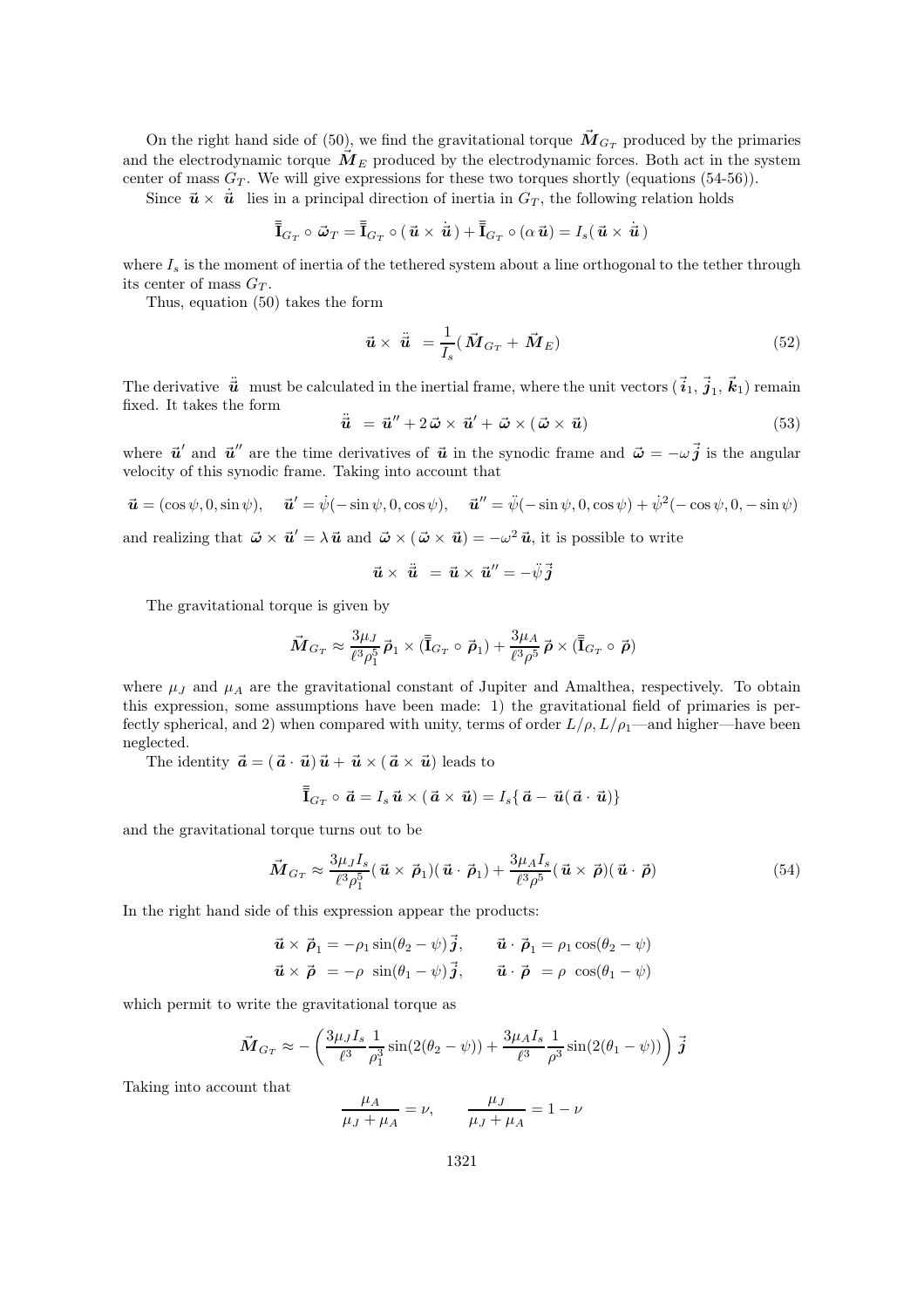we obtain the final expression

$$
\vec{M}_{Gr} \approx -I_s \omega^2 \left( \frac{1-\nu}{\rho_1^3} \sin(2(\theta_2 - \psi)) + \frac{\nu}{\rho^3} \sin(2(\theta_1 - \psi)) \right) \vec{j}
$$
\n(55)

The torque about  $G_T$  introduced by the electrodynamic forces is

$$
\vec{M}_E = \vec{u} \times (\vec{u} \times \vec{B})J_1, \quad \text{where} \quad J_1 = \int_0^L (h_G - h)I_e(h)dh \tag{56}
$$

 $I_e(h)$  is the tether current profile and  $\vec{B}$  is the Jupiter magnetic field, which will be considered constant along the tether (and equal to its value in  $G_T$ ). The orbit of Amalthea is, practically, on the equatorial plane of Jupiter (inclination 0.4°); therefore, assuming an aligned dipole model for the Jupiter magnetic field we have:

$$
\vec{B} = b\vec{j}, \Rightarrow \vec{M}_E = -BJ_1\vec{j}
$$

The angular momentum equation takes the following non-dimensional form:

$$
\ddot{\psi} = \frac{1 - \nu}{\rho_1^3} \sin(2(\theta_2 - \psi)) + \frac{\nu}{\rho^3} \sin(2(\theta_1 - \psi)) + \frac{BJ_1}{I_s \omega^2}
$$
(57)

Equation (57) should be integrated together with equations (14-15) since all of them are coupled; note that the values of the angles  $\theta_1$  and  $\theta_2$  depend on the coordinates  $(x, z)$  through the following relations

$$
\sin \theta_1 = \frac{z}{\rho}, \qquad \sin \theta_2 = \frac{z}{\rho_1}
$$

$$
\cos \theta_1 = \frac{x}{\rho}, \qquad \cos \theta_2 = \frac{1+x}{\rho_1}
$$

We will assume, in a first analysis that the tether is self-balanced, and as a consequence  $\vec{M}_{E} = \vec{0}$ ; in such a case, it should be notice that in the limit  $\nu \to 0$  the equilibrium position provides by equation (57) is

$$
\sin(2(\theta_2 - \psi)) = 0 \quad \Rightarrow \quad \psi = \theta_2
$$

This result justify the analysis performed in previous section which results as a first approximation to a more detailed solution.

#### Equilibrium positions

Considering the attitude dynamics the equilibrium positions are steady solutions of the system formed by Eqns. (14,15,57). As a consequence they are roots of the following problem:

$$
0 = 1 + x_e - \nu \frac{x_e}{\rho_e^3} - (1 - \nu) \frac{1 + x_e}{\rho_{1e}^3} - \sigma \sin \psi_e
$$
 (58)

$$
0 = z_e - \nu \frac{z_e}{\rho_e^3} - (1 - \nu) \frac{z_e}{\rho_{1e}^3} + \sigma \cos \psi_e
$$
 (59)

$$
0 = \frac{1 - \nu}{\rho_{1e}^3} \sin(2(\theta_{2e} - \psi_e)) + \frac{\nu}{\rho_e^3} \sin(2(\theta_{1e} - \psi_e))
$$
(60)

They are functions of the non-dimensional parameters  $\sigma$  and  $\nu$ 

$$
x_e = x_e(\sigma, \nu), \quad z_e = z_e(\sigma, \nu), \quad \psi_e = \psi_e(\sigma, \nu)
$$

which must be obtained numerically.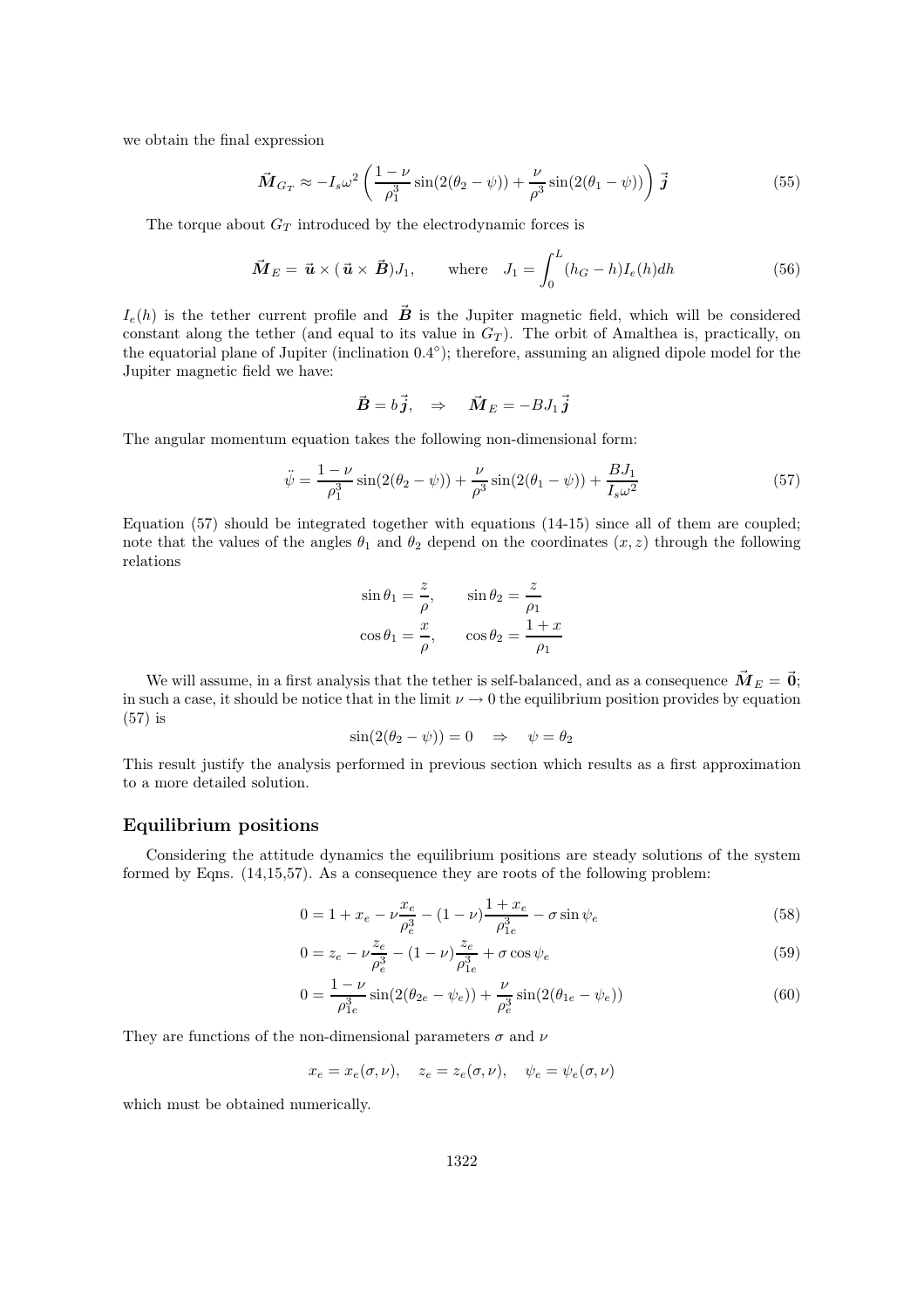

Figure 10: Equilibrium position and tether attitude

Figure 10 shows the equilibrium position in the plane  $(\xi_e = x_e/\sqrt{\nu}, \zeta_e = z_e/\sqrt{\nu})$  and also the orientation of the tether, given by  $\psi_e$  in some particular cases. Note that from a qualitative point of view figure 10 is similar to figure 4, which shows the equilibrium positions when  $\psi_e = \theta_{2e}$ . However, there are differences that should be remarked.

In the left branch of the figure, and starting from the Lagrangian point  $L_2$  where  $\sigma_0 = 0$ , the parameter  $\sigma_0$  increases continuously until reach a relative maximum value:  $\sigma_{0_{max}} \approx 0.02065$  at  $(\xi_e \approx -4.06261, \zeta_e \approx 5.66127)$ ; then, the value of  $\sigma_0$  starts to decrease until reach a relative minimum value:  $\sigma_{0_{min}} \approx 0.01345$  at  $(\xi_e \approx -0.50272, \zeta_e \approx 8.64990)$ . Behind  $\sigma_{0_{min}}$  the value of  $\sigma_0$  increases unbounded until reach the origin (Amalthea) when  $\sigma_0 \rightarrow \infty$ .

On the right branch and starting from the Lagrangian point  $L_1$  where  $\sigma_0 = 0$ , the parameter  $\sigma_0$ increases continuously until reach a relative maximum value:  $\sigma_{0_{max}} \approx 0.02022$  at  $(\xi_e \approx 4.01445, \zeta_e \approx 0.02022)$ 5.76223). Behind this maximum value,  $\sigma_0$  decreases unbounded while the S/C separates more and more from Amalthea.

In both branches, and along the positions which are the closet to the  $Az$  axis, the tether remains almost parallel to the Ax axis.

#### Linear stability analysis

To study the linear stability of one equilibrium position we introduce the variations:

$$
x(t) = x_e + \delta x, \qquad z(t) = z_e + \delta z, \qquad \psi(t) = \psi_e + \delta \psi
$$

Since the orbital plane is an attractor we neglect, in a first approximation, the motion along the normal to the orbital plane  $(Ay \text{ axis})$ . The variational equations of the system adopt the form:

$$
\frac{d^2\delta x}{d\tau^2} - 2\frac{d\delta z}{d\tau} + k_{11}\delta x + k_{12}\delta z + k_{13}\delta \psi = 0\tag{61}
$$

$$
\frac{d^2\delta z}{d\tau^2} + 2\frac{d\delta x}{d\tau} + k_{21}\delta x + k_{22}\delta z + k_{23}\delta\psi = 0\tag{62}
$$

$$
\frac{d^2\delta\psi}{d\tau^2} + k_{31}\delta x + k_{32}\delta z + k_{33}\delta\psi = 0\tag{63}
$$

where the coefficients  $k_{11}, \ldots, k_{33}$  are functions of the of the steady solution  $(x_e, z_e, \psi_e)$  obtained in the previous section; as a consequence, they are functions of  $(\sigma_0, \nu)$ . The linear equations (61-63) can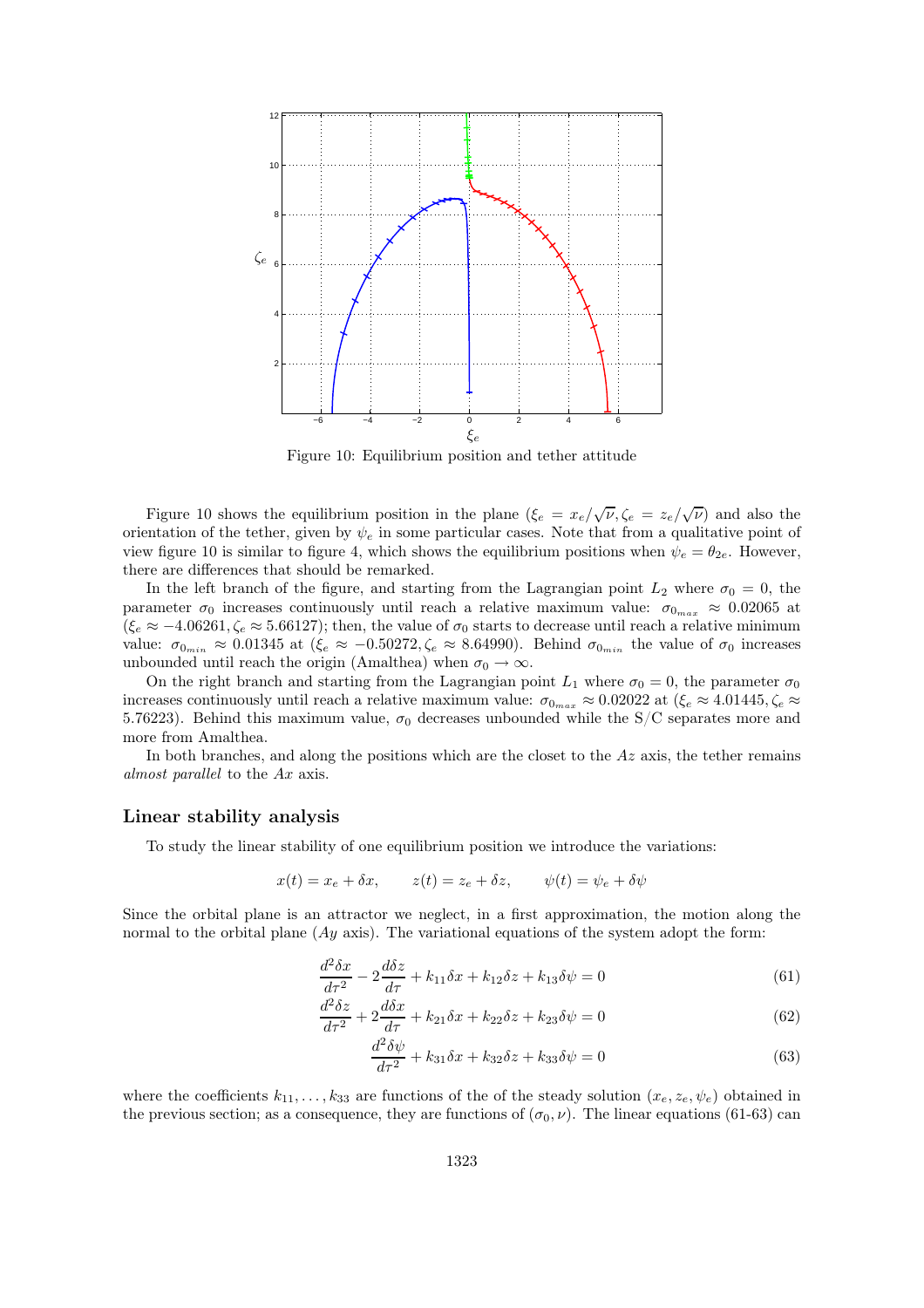be rewritten in matrix form as follows

$$
\frac{d\,\vec{\boldsymbol{y}}}{d\tau} = \mathcal{M}\,\vec{\boldsymbol{y}}
$$

where  $M$  is the six-sized square matrix:

$$
\mathcal{M}(\sigma_0, \nu) = \begin{pmatrix}\n0, & 0, & 0, & 1, & 0, & 0 \\
0, & 0, & 0, & 0, & 1, & 0 \\
0, & 0, & 0, & 0, & 0, & 1 \\
-k_{11}, & -k_{12}, & -k_{13} & 0, & 2, & 0 \\
-k_{21}, & -k_{22}, & -k_{23}, & -2, & 0, & 0 \\
-k_{31}, & -k_{32}, & -k_{33}, & 0, & 0, & 0\n\end{pmatrix}
$$

The eigenvalues of matrix  $M$  provide the stability properties of the equilibrium positions. In general there are three pairs of conjugate complex numbers which are functions of  $(\sigma_0, \nu)$ ; in some cases some eigenvalues could take real values. In any case these eigenvalues should be calculated numerically.



Figure 11: Eigenvalues with positive real part vs.  $\sigma_0$  (Left branch on the left, right branch on the right)

Figure 11 shows the eigenvalues with positive real part as functions of  $\sigma_0$  for the particular case of Amalthea ( $\nu = \approx 3.792053878 \times 10^{-6}$ ). The plot on the right side corresponds to the equilibrium positions in the right branch of figure 10. The real part of most unstable eigenvalue is in the range  $\approx$  [1, 2.5]; therefore, these equilibrium positions are unstable but there are more unstable equilibrium positions localized in the left branch. The plot on the left side corresponds to the equilibrium positions in one segment of the left branch of figure 10; specifically for the equilibrium positions which appear when  $\sigma_0$  ranges in the interval  $[0, \sigma_{0_{min}}]$  (this interval contains the relative maximum  $\sigma_{0_{max}}$  inside). The real part of most unstable eigenvalue is in the range  $\approx$  [1, 2.5], that is, strength of the instability is similar to the previous case.

The left plot in figure 12 also shows the eigenvalues with positive real part as functions of  $\sigma_0$ but now, the plot corresponds to the equilibrium positions in a segment of the left branch of figure 10 which appears when  $\sigma_0 \in [\sigma_{0_{min}}, \infty]$ . For these equilibrium positions, the real part of the most unstable eigenvalue is one order of magnitude larger than in the previous cases shown in figure 11; therefore, they are the most unstable. However, they are also the most interesting because for them the tether remains practically parallel to the axis  $Ax$  as you can see in the same figure 12 (right plot) where the values of  $\psi_e$  versus  $\sigma_0$  have been plotted for these equilibrium positions. This set of solutions will be called the *main set* to distinguish it from the remainder solutions.

#### Asymptotic analysis

It is possible to obtain an asymptotic solution for the equilibrium positions belonging to the main set. Indeed, an analysis similar to the one carried out in a previous section provides the following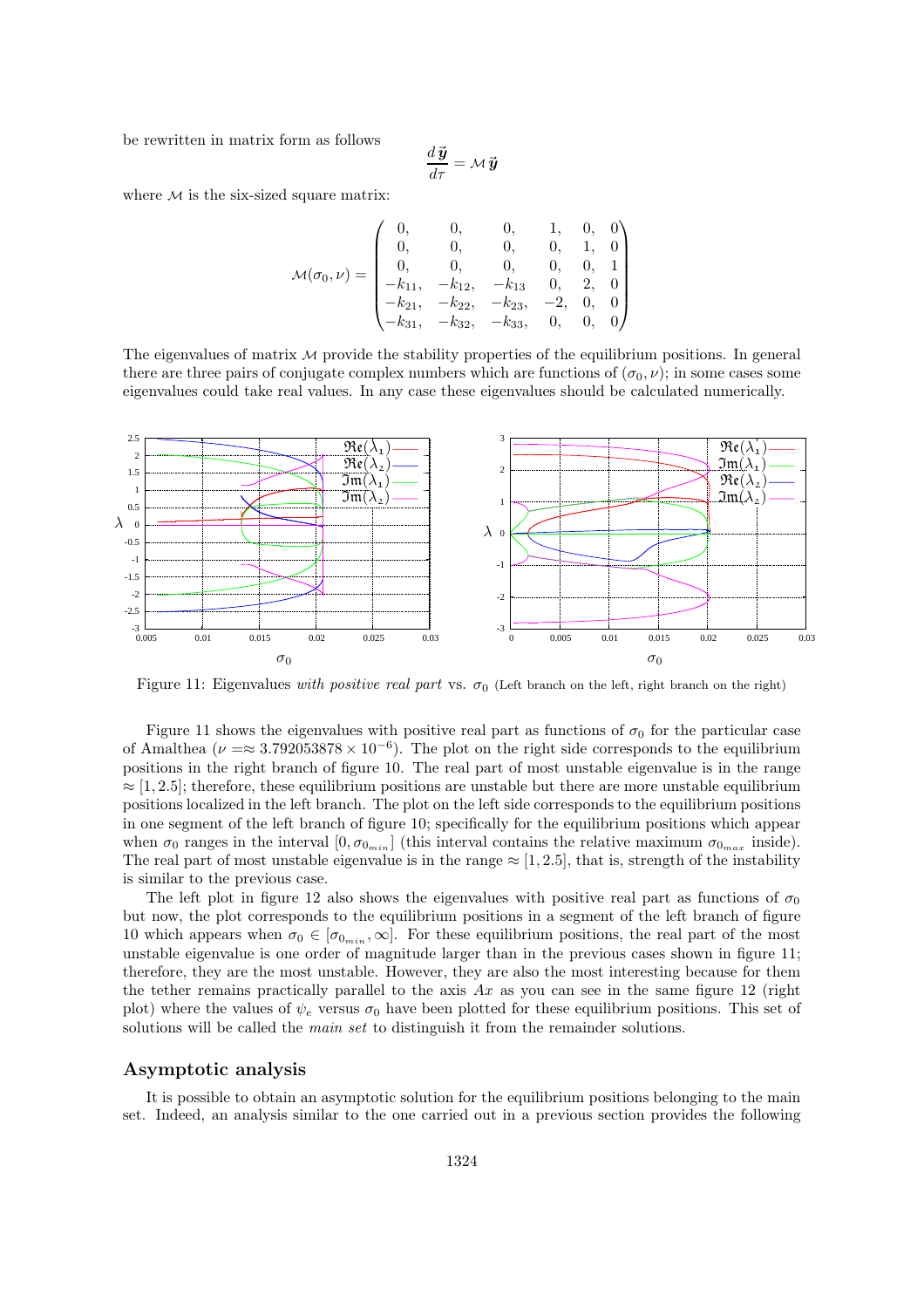

Figure 12: On the left: eigenvalues with positive real part vs.  $\sigma_0$  (main set). On the right: tether attitude  $\psi_e$ , degrees, vs.  $\sigma_0$  in the equilibrium (main set)

solution:

$$
x_e = -\frac{5 + 2\sigma_0}{8} \cdot \frac{\nu}{\sigma_0} + \frac{2\sigma_0 - 3}{32\sigma_0} \cdot \left(\frac{\nu}{\sigma_0}\right)^{3/2} + \mathcal{O}(\nu^2)
$$
\n(64)

$$
z_e = \sqrt{\frac{\nu}{\sigma_0}} - \frac{4\sigma_0^2 + 20\sigma_0 + 25}{128} \cdot \left(\frac{\nu}{\sigma_0}\right)^{3/2} + \mathcal{O}(\nu^2)
$$
\n(65)

$$
\psi_e = \frac{5 + 2\sigma_0}{8} \sqrt{\frac{\nu}{\sigma_0}} + \frac{6\sigma_0 - 9}{32 \sigma_0} \cdot \frac{\nu}{\sigma_0} + \frac{8\sigma_0^5 + 228\sigma_0^4 + 30\sigma_0^3 + 215\sigma_0^2 + 432\sigma_0 - 648}{3072 \sigma_0^2} \cdot \left(\frac{\nu}{\sigma_0}\right)^{3/2} + \mathcal{O}(\nu^2) \tag{66}
$$



Figure 13: The main set

The agreement between this solution and the numerical solution is very good, as you can see in the figure 13. This asymptotic solution allows a more detailed study of the linear stability properties of this space system. In effect, the coefficients  $k_{11}, \ldots, k_{33}$  which appears in equations (61-63) can be calculated analytically in terms of the free parameters of the problem  $(\sigma_0, \nu)$ . The are given in Table 1 (see page 1326). In the limit  $\nu \rightarrow 0$  the more important terms are

$$
k_{11} = \Omega^2
$$
,  $k_{22} = -2\Omega^2$ ,  $k_{31} = -\frac{2}{\sigma_0}\Omega^4$   
 $k_{32} = -\frac{5 + 2\sigma_0}{4}\Omega^2$ ,  $k_{33} = -2\Omega^2$ 

where  $\Omega$  is given by (49). Therefore, the variational equations (61-63) take the following sim-

plified form

$$
\frac{d^2\delta x}{d\tau^2} + \Omega^2 \delta x = 0\tag{67}
$$

$$
\frac{d^2\delta z}{d\tau^2} - 2\Omega^2 \delta z = 0\tag{68}
$$

$$
\frac{d^2\delta\psi}{d\tau^2} - \frac{2}{\sigma_0}\Omega^4 \delta x - \frac{5 + 2\sigma_0}{4}\Omega^2 \delta z - 2\Omega^2 \delta \psi = 0
$$
\n(69)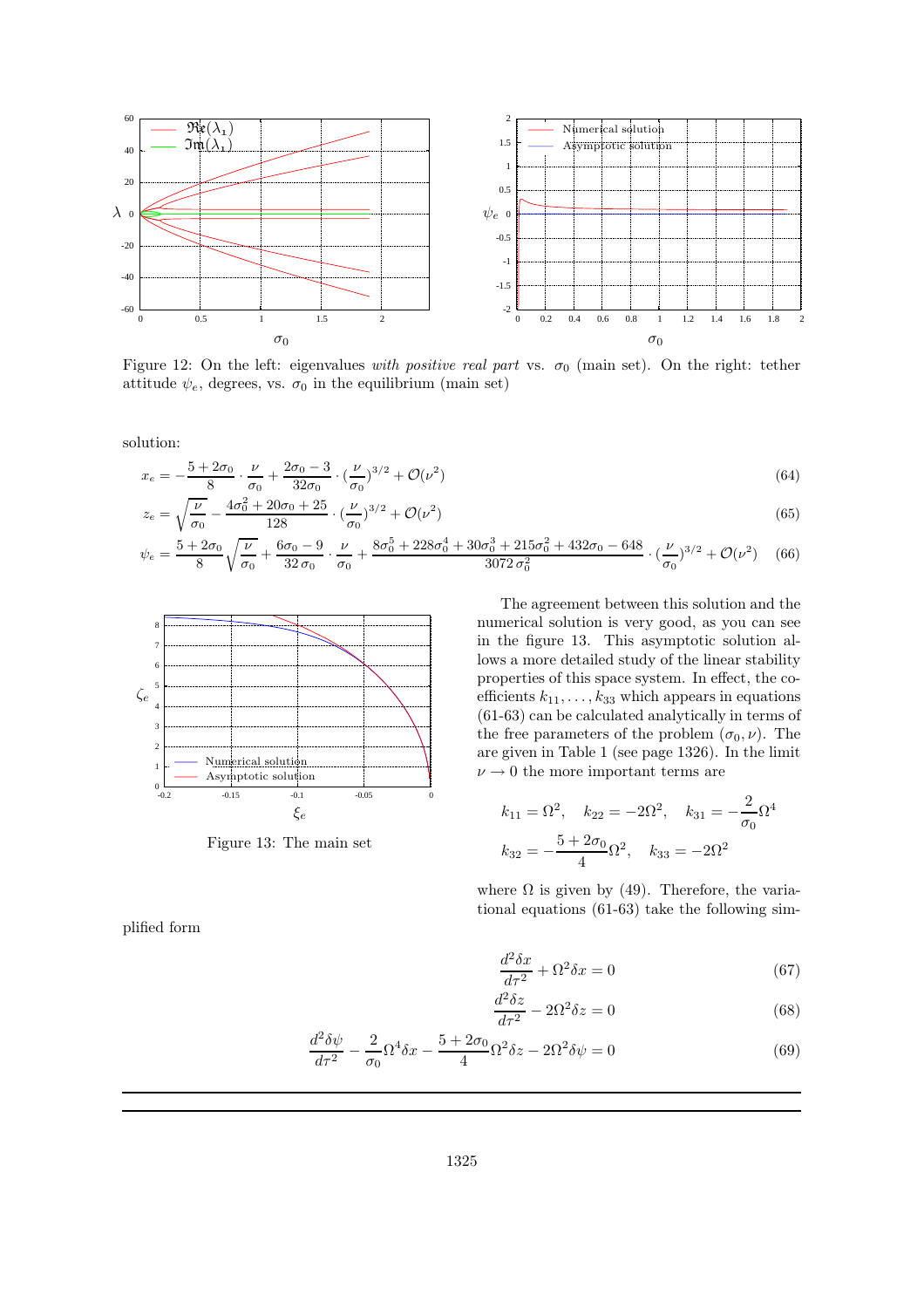$$
k_{11} = \sigma_0 \sqrt{\frac{\sigma_0}{\nu}} - 3 - \frac{3}{64} (5 + 2\sigma_0)^2 \sqrt{\sigma_0 \nu} + \frac{1}{16} \frac{14\sigma_0 + 27}{\sigma_0} \nu + \mathcal{O}(\nu^{3/2})
$$
  
\n
$$
k_{12} = \frac{3}{8}\sigma_0 (5 + 2\sigma_0) - \frac{3}{32} (29 + 2\sigma_0) \sqrt{\frac{\nu}{\sigma_0}} - \frac{3}{1024} \frac{8\sigma_0^5 + 4\sigma_0^4 + 190\sigma_0^3 + 95\sigma_0^2 + 48\sigma_0 - 72}{\sigma_0^2} \nu + \mathcal{O}(\nu^{3/2})
$$
  
\n
$$
k_{13} = \sigma_0 - \frac{1}{128} (5 + 2\sigma_0)^2 \nu + \mathcal{O}(\nu^{3/2})
$$
  
\n
$$
k_{21} = \frac{3}{8}\sigma_0 (5 + 2\sigma_0) - \frac{3}{32} (29 + 2\sigma_0) \sqrt{\frac{\nu}{\sigma_0}} - \frac{3}{1024} \frac{8\sigma_0^5 + 4\sigma_0^4 + 190\sigma_0^3 + 95\sigma_0^2 + 48\sigma_0 - 72}{\sigma_0^2} \nu + \mathcal{O}(\nu^{3/2})
$$
  
\n
$$
k_{22} = -2\sigma_0 \sqrt{\frac{\sigma_0}{\nu}} + \frac{3}{64} (4\sigma_0^2 + 20\sigma_0 + 25) \sqrt{\nu \sigma_0} + \frac{1}{128} \frac{12\sigma_0^2 - 116\sigma_0 - 237}{\sigma_0} \nu + \mathcal{O}(\nu^{3/2})
$$
  
\n
$$
k_{31} = -2\frac{\sigma_0^2}{\nu} + \frac{1}{64} \sigma_0 (4\sigma_0^2 + 20\sigma_0 + 25) - \frac{1}{128} (20\sigma_0^2 + 340\sigma_0 - 811) \sqrt{\frac{\nu}{\sigma_0}} +
$$
  
\n
$$
+ \frac{16\sigma_0^6 + 608\sigma_0^5 + 1400\sigma
$$

Table 1: Values of the coefficients of the variational equations provided by the asymptotic analysis. These expressions have been calculated with Maple V



Figure 14: Eigenvalues of the matrix  $M$  for the main set of equilibrium positions. The numeric and the asymptotic solution for the most unstable eigenvalues are shown.

The most unstable eigenvalues of the matrix M are given by the following asymptotic expressions

$$
\begin{aligned} \hat{\lambda}_1 &= \pm \sqrt{2} \Omega \left( 1 - \frac{2}{\Omega^4} - \frac{\sqrt{2}}{4} \frac{(2\sigma_0 - 5)\sigma_0}{\Omega^5} + \mathcal{O}(\Omega^{-6}) \right) \\ \hat{\lambda}_2 &= \pm \Omega \left( 1 - \frac{11}{2\Omega^2} - \frac{417}{8\Omega^4} + \frac{(2\sigma_0 - 5)\sigma_0}{\Omega^5} + \mathcal{O}(\Omega^{-6}) \right) \end{aligned}
$$

Figure 14 shows the agreement between the numeric and the asymptotic solution in the main set of equilibrium positions; only the most unstable eigenvalues have been plotted in the asymptotic solution. The agreement is excellent except for small values of  $\sigma$  where the pattern is more involved.

As consequence, it is possible to use the simplified equations (67-69) as the starting point of an additional analysis; this new analysis face the problem of finding some control law allowing the

operation of the system in the neighborhood of one of these unstable equilibrium positions included in the main set. Such a control law should be carefully studied; the following results should only be considered as a first approximation to the control problem.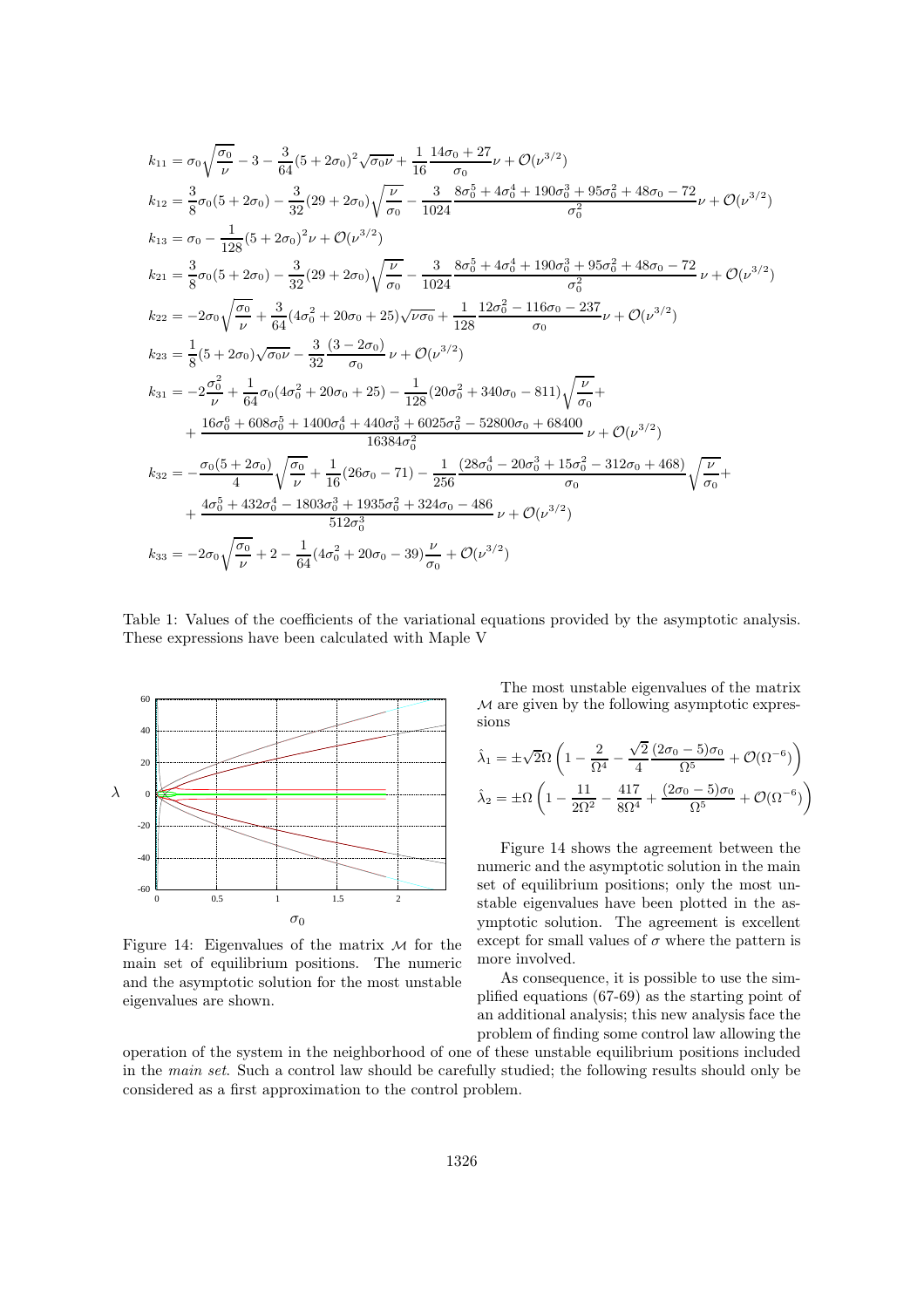# Control law

The solution of equations (67-69) is:

$$
\delta x = A \sin(\Omega \tau + \phi_1) \tag{70}
$$

$$
\delta z = B \sinh(\sqrt{2}\Omega \tau + \phi_2) \tag{71}
$$

$$
\delta\psi = C\sinh(\sqrt{2}\Omega\tau + \phi_3) - \frac{2\Omega^2}{3\sigma_0}A\sin(\Omega\tau + \phi_1) + \frac{(5 + 2\sigma_0)\Omega}{8\sqrt{2}}B\tau\cosh(\sqrt{2}\Omega\tau + \phi_2)
$$
(72)

It is clear that we have to consider a new time scale defined by  $\Omega \tau \approx \mathcal{O}(1) \Rightarrow \tau \approx \mathcal{O}(1/\Omega)$ . Moreover, the two sources of instability appear clearly in this solution: 1) the exponential growth of the variation  $\delta z$  and  $\delta \psi$  and 2) the secular terms included in the right hand side of equation (72). Any strategy designed to control the system should face both.

Let us assume that a set of nominal conditions have been selected for the tethered system. The main parameter to be fixed is the average tether current, which depends on the ionospheric plasma density, the component of the electric field along the tether, the Jupiter magnetic field in the Amalthea orbit and the material characteristic of the tether. In such a case,  $\sigma$  has been fixed at a nominal value,  $\sigma = \sigma_0$ , and the tether is forced to work in the neighborhood of the equilibrium position  $(x_e, z_e, \psi_e)$ corresponding to this nominal value  $\sigma_0$ . For the sake of simplicity we will assume that this equilibrium position belongs to the main set. The following question arises: is it possible to introduce a reliable law for the tether current which permit to control the system?

Let us assume that the current is close to its nominal value. The parameter  $\sigma$  will be then

$$
\sigma = \sigma_0 + u(\tau)
$$

where  $u(\tau)$  represent the deviation of the current, in non-dimensional terms, from its nominal value. Thus, success in this task implies that we are able to find an appropriate function  $u(\tau)$  in such a way that the instability will be canceled. From a practical point of view, we can gain control on the system by means of a potentiometer —a variable resistance  $Z_T$ — placed at the cathodic end of the tether; thus, the variation of this resistance provides the desired variation of the current.

The variational equations take the form

$$
\frac{d^2\delta x}{d\tau^2} - 2\frac{d\delta z}{d\tau} + k_{11}\delta x + k_{12}\delta z + k_{13}\delta\psi = -u(\tau)\sin\psi_e
$$
\n(73)

$$
\frac{d^2\delta z}{d\tau^2} + 2\frac{d\delta x}{d\tau} + k_{21}\delta x + k_{22}\delta z + k_{23}\delta\psi = +u(\tau)\cos\psi_e
$$
\n(74)

$$
\frac{d^2\delta\psi}{d\tau^2} + k_{31}\delta x + k_{32}\delta z + k_{33}\delta\psi = +k_{sb}u(t)
$$
\n(75)

where  $k_{sb}$  is a parameter that depends on: 1) the mass distribution of the system, 2) the electrical and geometric characteristics of the tether 3) the ionospheric plasma density and 4) the motionless electric field generated by the motion of the tether into the Jupiter magnetic field. For a self-balanced electrodynamic tether it should be of order unity. In the derivation of these equations we assumed that the order of magnitude of the different variations  $(\delta x, \delta z, \delta \psi)$  is the same as the order of magnitude of  $u(\tau)$ .

Note that by neglecting the attitude problem (eq. (75)) and taking the asymptotic version of the equations, we find

$$
\frac{d^2\delta x}{d\tau^2} + \Omega^2 \delta x = 0\tag{76}
$$

$$
\frac{d^2\delta z}{d\tau^2} - 2\Omega^2 \delta z = u(\tau) \tag{77}
$$

With this simplified model, the value of  $u(\tau)$  could be selected, for example, as

$$
u(\tau) = -3\Omega^2 \delta z
$$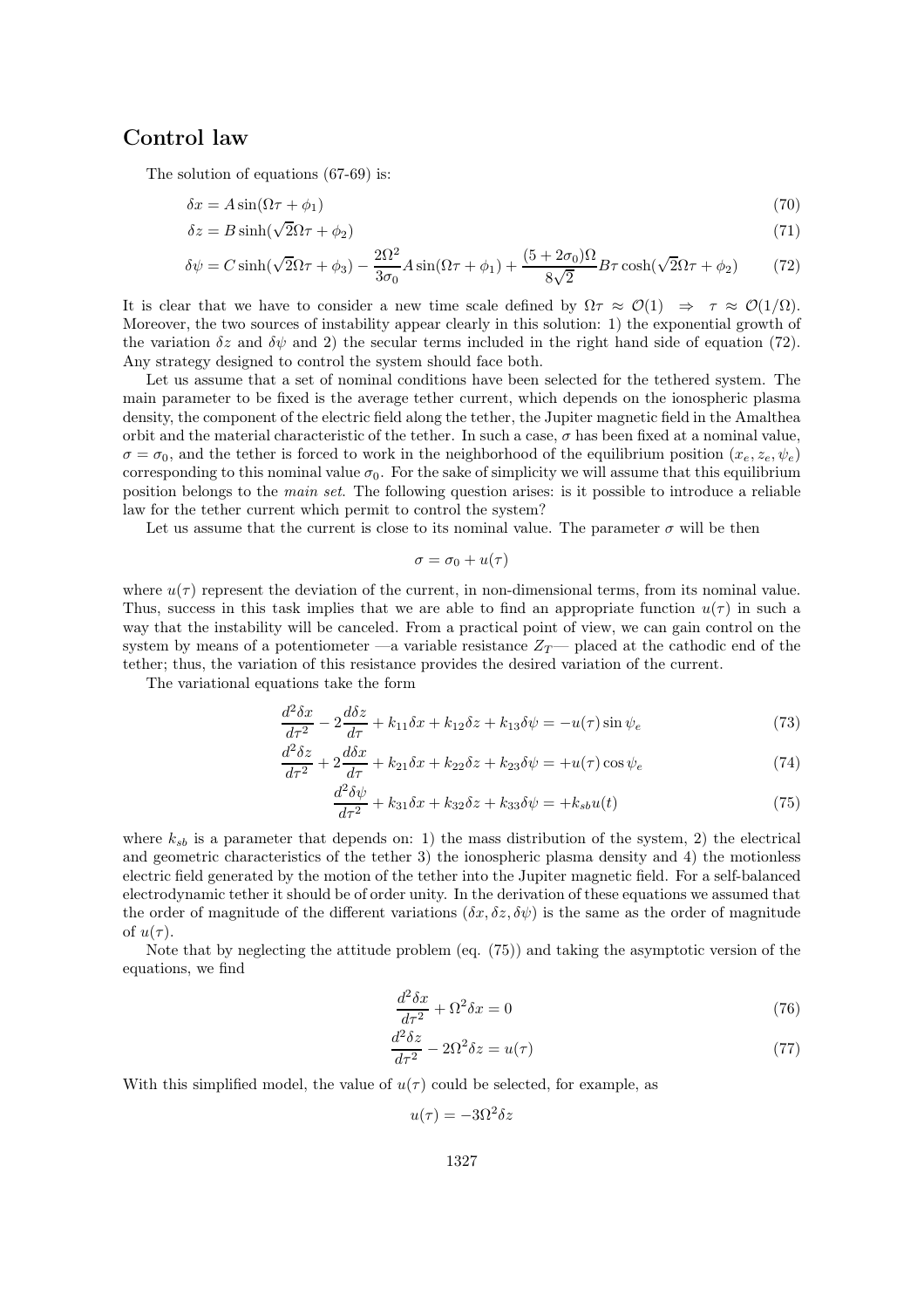in order to obtain stability for the system, because the variable  $\delta z$  becomes stable. Indeed, this choice for the control function  $u(\tau)$  provides that the unstable equation (77) becomes

$$
\frac{d^2\delta z}{d\tau^2} + \Omega^2 \delta z = 0
$$

and the time evolution of  $\delta z$  would be oscillatory, as in the case of the variation  $\delta x$ .

This simple control law shows that the response time should be of order unity, or smaller, in the new time scale  $\Omega \tau \approx \mathcal{O}(1)$ . Obviously this result can be improved and we hope to do so, considering in more detail the necessary safety factors involved in any mission similar to the one proposed in these pages.

However, the detailed analysis of the full control problem including the attitude of the system is more involved. It requires the determination of the factor  $k_{sb}$  in terms of the characteristics of the tether; fortunately the theory needed to do that is fully developed. It is not the same with the external field in the neighborhoods of Jupiter; at present, however, these models are being improved. An option that must be assessed is the possibility of using a part of the electrical energy generated in the  $S/C$  in order to help to the stabilization of the system. All these tasks related with the control problem will be undertaken in future papers.

# Conclusions

In this paper we propose a system that allows one to obtain electrical energy in a continuous way by deorbiting one of the Jupiter inner moonlets (Metis, Adrastea, Amalthea, Thebe) with the help of a self-balanced electrodynamic tether. We take Amalthea as example but further analysis should be carried out to elucidate the best candidate. Obviously, and due to the huge mass of the moonlet, it is possible to obtain a significant amount of energy with quite negligible decay of the moonlet.

Two different analyses have been carried out. In the first one, the attitude problem is neglected; we obtain equilibrium positions that are unstable in the neighborhoods of the moonlet. In the second one, the attitude of the tethered system is taken into account. We again obtain equilibrium positions similar, from a qualitative point of view, to the ones obtained in the previous analysis. Moreover, the quantitative differences are not significant. Using asymptotic techniques we obtain asymptotic solutions for the equilibrium positions.

We carried out a linear stability analysis to show the unstable character of these equilibrium positions which leads to a control problem that has been partially formulated. Such a control problem represent the natural continuation of this paper and will be faced in further works. The asymptotic analysis performed for the stability properties of the system permits one to describe clearly the significant regions and time scales involved in the analysis. However, in this sense we should note that the self-balanced electrodynamic tether concept has been selected. The inclination of the moonlet orbits is very small and therefore, the instabilities associated with a non-vanishing inclination will be very small also. As a consequence, the tether current can be used to control the  $S/C$  in the nominal —unstable— equilibrium positions more easily.

### Acknowledgements

The work of J. Peláez was carried out in the framework of the research project entitled Dynamics of satellite orbit descent/raise using electrodynamic tethers (ESP2004-04376) supported by the DGI of the Spanish Ministry of Education and Science.

# References

[1] J. R. Sanmartín, M. Martínez-Sánchez & E. Ahedo, "Bare Wire Anodes for Electrodynamic Tether", Journal of Propulsion and Power, 9(0):352–320, 1993.